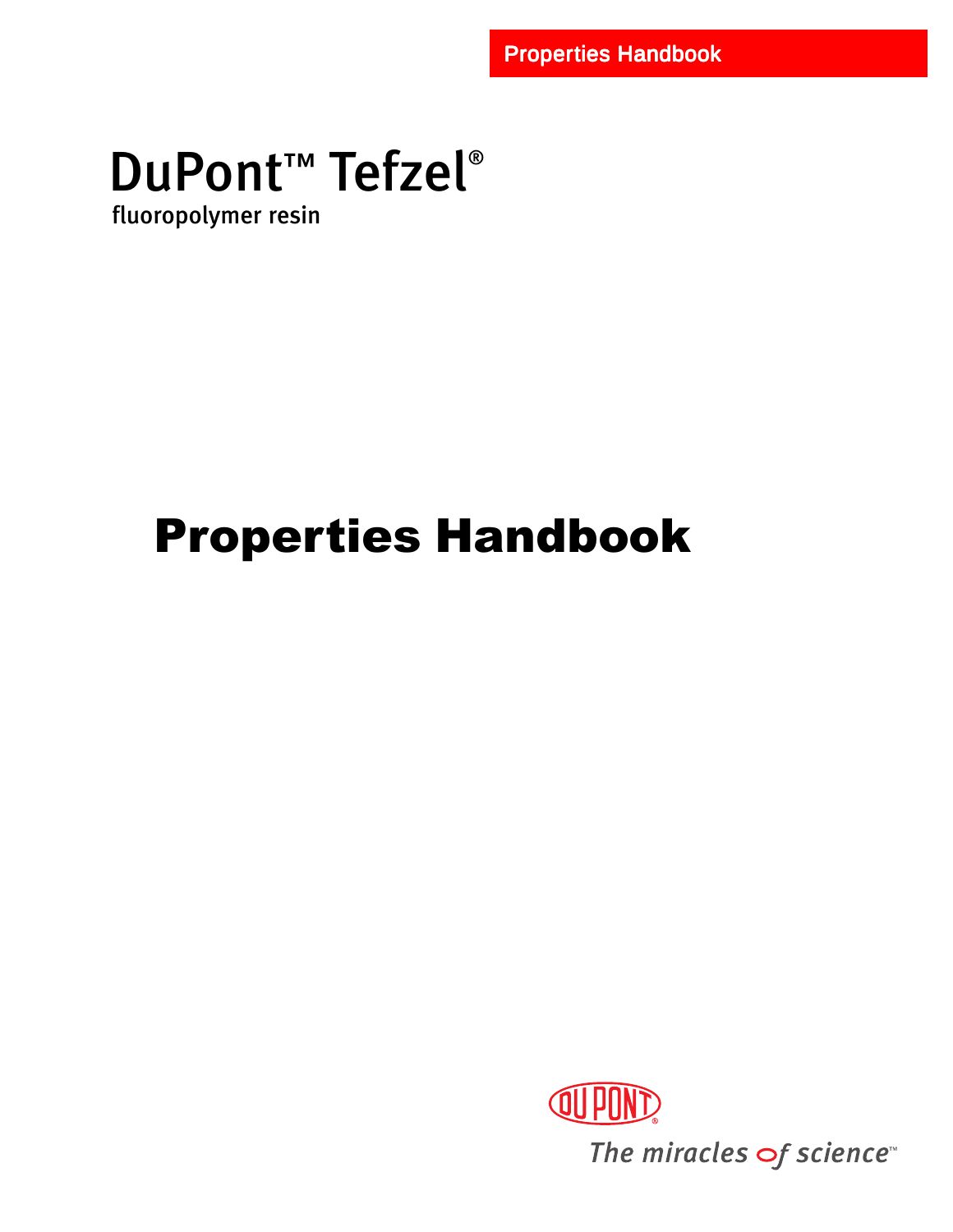## **Table of Contents**

|                                                    | 1              |
|----------------------------------------------------|----------------|
|                                                    | 1              |
|                                                    | 2              |
|                                                    | 2              |
|                                                    | 5              |
|                                                    | 5              |
|                                                    | 5              |
|                                                    | 5              |
|                                                    | 7              |
|                                                    | $\overline{7}$ |
|                                                    | 7              |
| Creep, Apparent Flex Modulus, and Long-Term Strain | $\overline{7}$ |
|                                                    | 9              |
|                                                    | 9              |
|                                                    | 11             |
|                                                    | 13             |
|                                                    | 13             |
|                                                    | 14             |
|                                                    | 17             |
|                                                    | 17             |
|                                                    | 17             |
|                                                    | 17             |
|                                                    | 17             |
|                                                    | 17             |
|                                                    | 20             |
|                                                    | 20             |
|                                                    | 20             |
|                                                    | 22             |
|                                                    | 23             |
|                                                    | 24             |
|                                                    | 24             |
|                                                    | 24             |
|                                                    | 24             |
|                                                    | 24             |
|                                                    | 25             |
|                                                    | 25             |
|                                                    | 25             |
|                                                    | 26             |
|                                                    | 26<br>26       |
|                                                    |                |
|                                                    | 26             |
|                                                    | 27             |
|                                                    | 27             |
|                                                    | 27             |
|                                                    | 27             |
|                                                    | 27             |
|                                                    | 27             |
|                                                    | 27             |
|                                                    | 27<br>27       |
|                                                    | 27             |
|                                                    |                |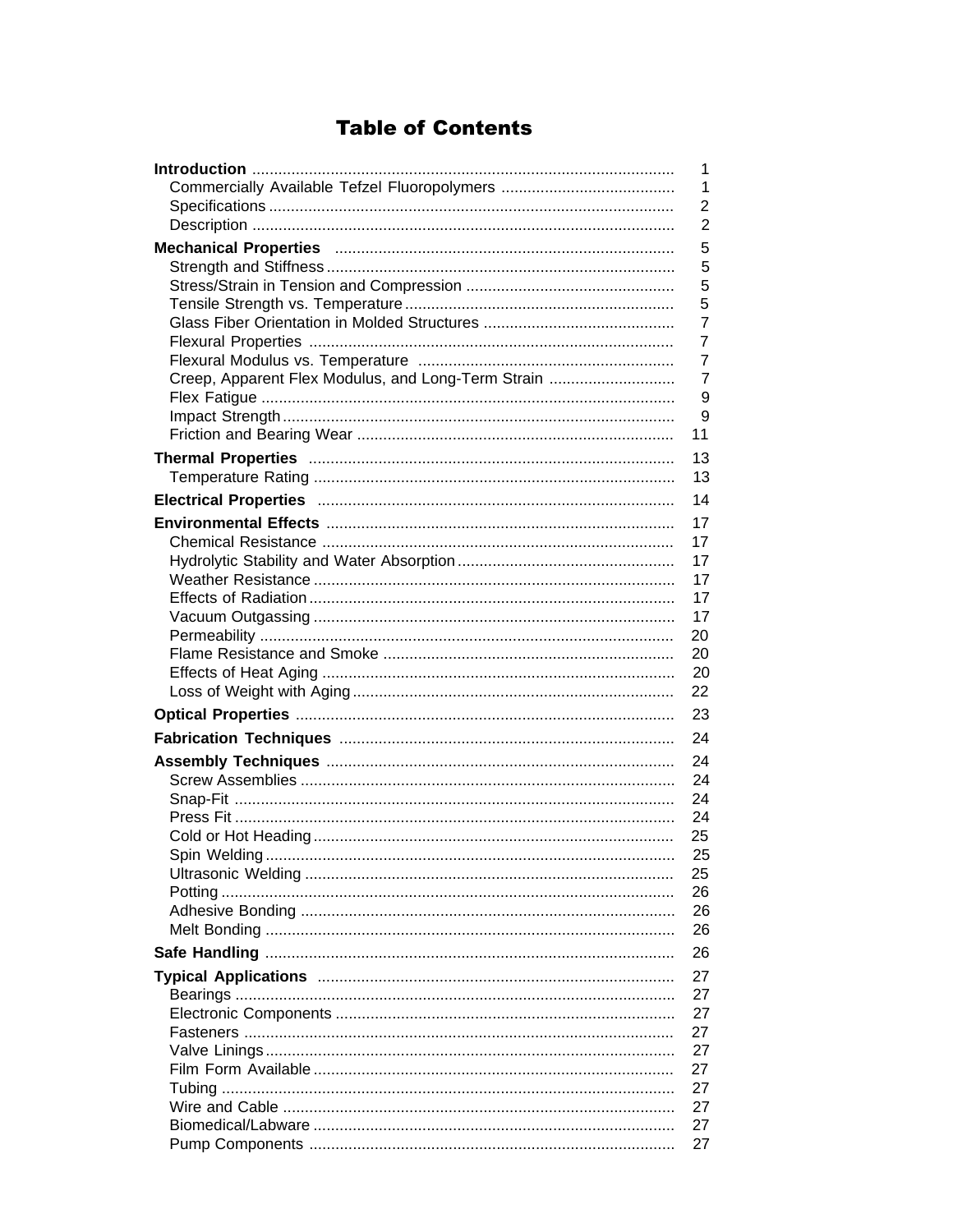## Introduction

DuPont™ *Tefzel*® fluoropolymers are meltprocessible thermoplastics. They are part of the DuPont family of fluorine-based products that includes *Teflon*® PTFE, *Teflon*® FEP, and *Teflon*® PFA fluoropolymer resins.

This handbook presents data for engineers and others involved in materials selection and product design. It contains detailed information for the evaluation of *Tefzel*® in electrical, mechanical, and chemical applications.

All properties presented in this handbook should be considered as typical values and are not to be used for specification purposes. The age of this data varies, ranging in origin from the 1970s to the 1990s.

A variety of natural and reinforced compositions is available, permitting the selection of resins based on specific applications or processing needs.

A continuing program of resin development is being conducted by DuPont. For additional technical data, information about the current line of *Tefzel*® compositions or design assistance for a particular application, please contact the DuPont office listed on the back cover.

| Tefzel® ETFE<br>Grade | <b>Resin Characteristics</b>                                                                                                                                                                                                                | <b>Applications</b>                                                                                                                                                    |
|-----------------------|---------------------------------------------------------------------------------------------------------------------------------------------------------------------------------------------------------------------------------------------|------------------------------------------------------------------------------------------------------------------------------------------------------------------------|
| 200                   | General-purpose fluoropolymer resin with intermediate<br>flow rate. Recommended upper service temperature<br>is 150°C.                                                                                                                      | Electrical sleeving, coil forms,<br>sockets, connectors and<br>switches.                                                                                               |
| 207                   | Special-purpose fluoropolymer resin with a higher<br>flow rate but still maintains a service temperature<br>of 150°C.                                                                                                                       | • Ideal for injection molding and<br>thin wall extrusion.                                                                                                              |
| 210                   | Special-purpose fluoropolymer resin with a higher<br>flow rate and lower maximum service temperature.                                                                                                                                       | • Uniquely suitable for high speed<br>processing, especially for<br>extruded coatings and injection<br>molding of slender, thin-walled<br>or intricate shapes.         |
| 280                   | Premium fluoropolymer resin with a relatively low<br>flow rate, a greatly enhanced flex life, and a resistance<br>to environmental stress.                                                                                                  | Components, linings and molded<br>parts for use in unusually extreme<br>thermal, mechanical, and<br>chemical environments.                                             |
| 750                   | Higher temperature rating, more flexible.                                                                                                                                                                                                   | Appliance wire<br>$\bullet$<br>Motor lead wire<br>Wire and cable                                                                                                       |
| 2195                  | Free-flowing powder, with controlled particle size,<br>shape, and size distribution.                                                                                                                                                        | • Pump housings, vessels, columns,<br>elbows, tees, and pipe sections<br>with unusual shapes.                                                                          |
| HT-2004               | Glass-fiber reinforced resin for enhanced mechanical<br>properties.                                                                                                                                                                         | Injection-molded articles with<br>unique mechanical properties.                                                                                                        |
| HT-2127               | Provides the general characteristics of other Tefzel®<br>resins while providing greater flexibility, improved<br>retention of tensile properties at elevated<br>temperatures, reduced flammability and long life at<br>higher temperatures. | • Compact wire and cable<br>constructions for service in<br>demanding environments-<br>airframe wiring.                                                                |
| HT-2160               | Static dissipating semiconductive resin.                                                                                                                                                                                                    | • Extruded tubing, pipe and other<br>profiles for hose.<br>• Injection and blow-molded articles<br>requiring superior electrical,<br>chemical, and thermal properties. |

#### **Commercially Available DuPont™ Tefzel® Fluoropolymers**

The DuPont Oval Logo, DuPont™, The miracles of science™,

and Tefzel® are trademarks or registered trademarks of

E.I. du Pont de Nemours and Company.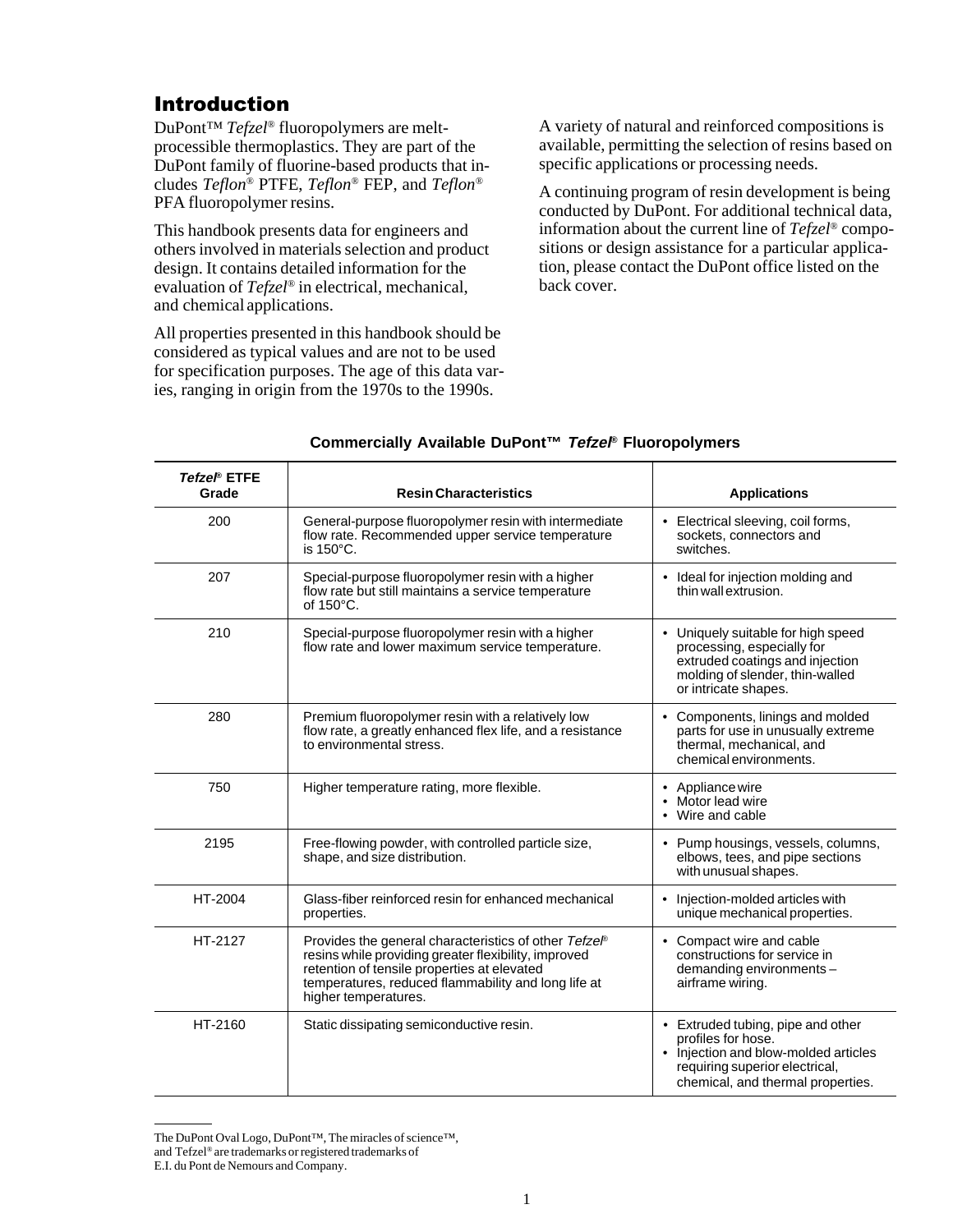| Tefzel® ETFE<br>Grade | <b>Resin Chracteristics</b>                                                                                                                                                                                     | <b>Applications</b>                                                                                                                                                                                                                                                                                |
|-----------------------|-----------------------------------------------------------------------------------------------------------------------------------------------------------------------------------------------------------------|----------------------------------------------------------------------------------------------------------------------------------------------------------------------------------------------------------------------------------------------------------------------------------------------------|
| HT-2170               | Improved stress crack resistance and flexibility<br>(when compared with other static-dissipating<br>Tefzel® ETFE resins).                                                                                       | • Extruded tubing, pipe, and other<br>profiles for hose.<br>• Linings of components used in the<br>chemical processing industries.<br>Industrial film.<br>Injection and blow-molded articles<br>requiring superior electrical,<br>chemical, and thermal properties<br>and stress crack resistance. |
| HT-2181               | General-purpose resin. Intermediate flow rate.                                                                                                                                                                  | $\cdot$ Films<br>Tubina<br>Injection-molded articles or linings<br>• Wire and cable                                                                                                                                                                                                                |
| HT-2183               | Improved stress crack resistance version of HT-2181.                                                                                                                                                            | • Tubing<br>Injection-molded articles or linings<br>• Wire and cable                                                                                                                                                                                                                               |
| HT-2185               | Higher flow rate version of HT-2181.                                                                                                                                                                            | $\cdot$ Films<br>• Tubing<br>Injection-molded articles or linings                                                                                                                                                                                                                                  |
| HT-2202               | Special-purpose resin available designed to promote<br>adhesion between polyamide resins and ETFE<br>resins.                                                                                                    | • Tubing, valves, containers, and<br>fasteners.<br>Battery or instrument components.                                                                                                                                                                                                               |
| <b>Powder Resins</b>  | Five grades are available covering a broad range of<br>MFRs and particle sizes. The lower MFR resin<br>provides a higher degree of stress crack resistance,<br>while the higher MFR resin is easier to process. | • Ideal for when materials must be<br>dispersed in an ETFE matrix.<br>Materials can be well dispersed in<br>the powder and then either<br>compression molded or melt<br>mixed for additional processing.                                                                                           |

#### **Commercially Available DuPont™ Tefzel® Fluoropolymers** (continued)

Other product grades are also available for special processing needs. *Tefzel*® film is available in a wide range of thicknesses for electrical, chemical, and release applications. These include:

- Type LZ: General purpose film
- Type CLZ: Treated one side for improved cementability
- Type CLZ-20: Treated both sides for improved cementability

## **Specifications**

The ASTM material specification covering *Tefzel*® is D3159.

*Tefzel*® is also called out in various industrial and military specifications for tubing, molded parts, and film, as well as numerous wire and cable applications.

## **Description**

*Tefzel*® can best be described as a rugged thermoplastic with an outstanding balance of properties. Mechanically, it is tough, has medium stiffness  $(1,170 \text{ MPa}, 170,000 \text{ psi})$ , impact, and abrasion resistance. Flex life depends upon the grade used, with *Tefzel*® 280 being higher than the other grades. The glass reinforced compound (*Tefzel*® HT-2004) has higher tensile strength (83 MPa, 12,000 psi), stiffness (6,555 MPa, 950,000 psi), and creep resistance than unfilled grades. However, it is still tough and impact resistant.

*Tefzel*® is typically considered to have a no load continuous use temperature of 150°C (302°F). In certain specific applications, *Tefzel*® can have an upper service temperature in excess of 230°C (392°F). See page 13 for a more complete discussion of thermal rating.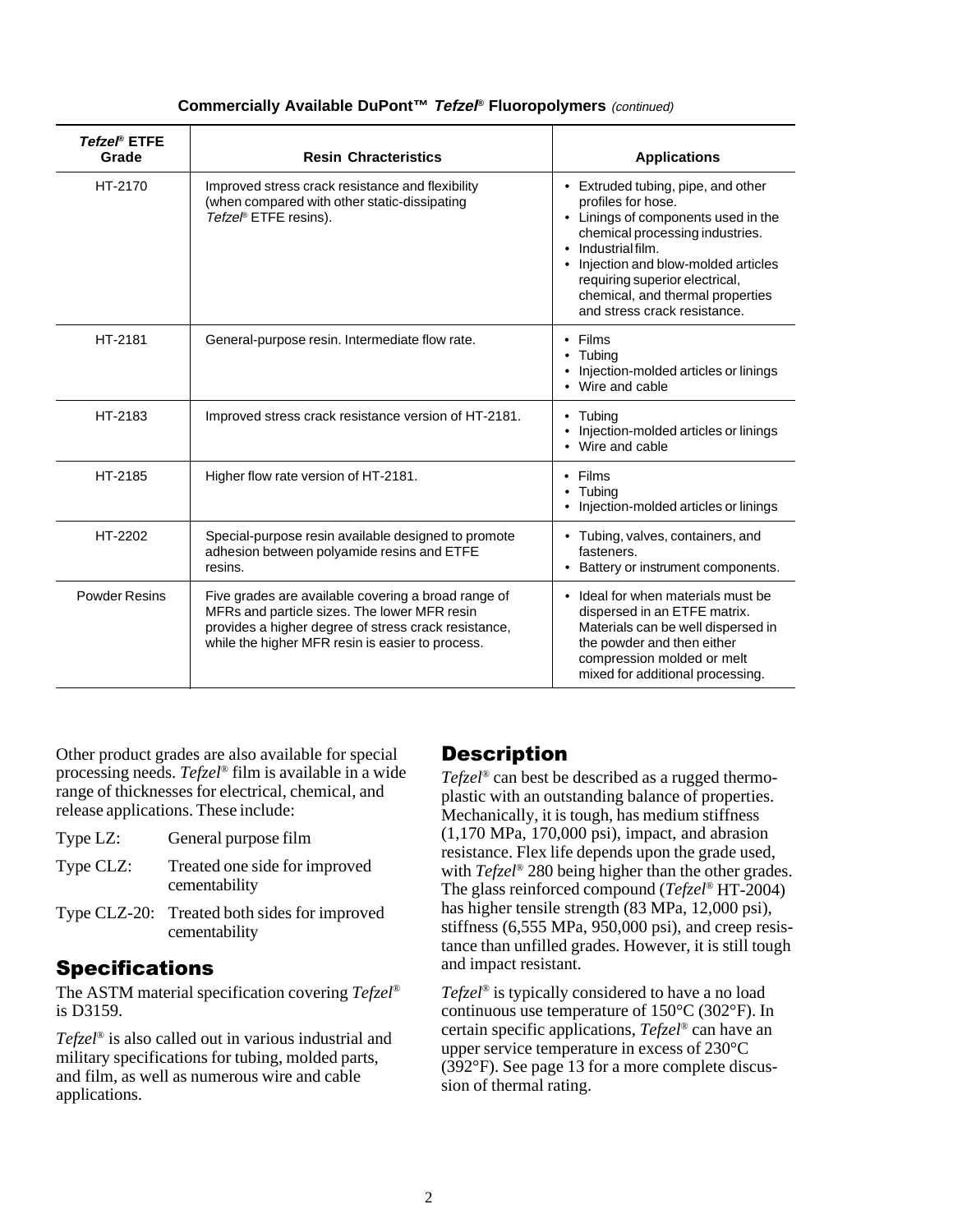*Tefzel*® is weather resistant, inert to most solvents and chemicals, and is hydrolytically stable. It has substantially better resistance to radiation than *Teflon*® but is not immune to damage by long-term exposure to gamma radiation, especially at elevated temperatures. Where specific radiation requirements must be met, adequate testing of the proposed application in the radiation environment must be carried out to establish the suitability of *Tefzel*® for this application.

Electrically, *Tefzel*® is an excellent low-loss dielectric, with a uniformity of electrical properties not normally found with other thermoplastics.

A list of typical properties of *Tefzel*® is shown in **Table 1**.

*Tefzel*® can be extruded or injection molded easily, using conventional techniques, and thus presents no unusual operator training problems. Corrosion resistant equipment is recommended for extended production runs. Electrically heated dies are recommended for injection molds.

*Tefzel*® can perform successfully in applications where other materials are lacking in mechanical toughness, broad thermal capability, ability to meet severe environmental conditions, or limited by fabricating problems.

As is the case with all new developments, a thorough prototype and test program is recommended to ensure successful performance of *Tefzel*® compositions in specific applications.

|                                                                                                          | <b>ASTM</b>      |                                                                     | Tefzel <sup>®</sup> Grade                        |                                                   |                                                   |
|----------------------------------------------------------------------------------------------------------|------------------|---------------------------------------------------------------------|--------------------------------------------------|---------------------------------------------------|---------------------------------------------------|
| Property                                                                                                 | Method           | <b>Units</b>                                                        | 210                                              | 200                                               | 280                                               |
| <b>Mechanical</b>                                                                                        |                  |                                                                     |                                                  |                                                   |                                                   |
| <b>MeltFlowRate</b>                                                                                      | D3159            | $g/10$ min                                                          | 23                                               | $\overline{7}$                                    | 4                                                 |
| Ultimate Tensile Strength, 23°C (73°F)*                                                                  | D638             | <b>MPa</b><br>(psi)                                                 | 40<br>(5,800)                                    | 46<br>(6,500)                                     | 47<br>(6,700)                                     |
| Ultimate Elongation, 23°C (73°F)*                                                                        | D638             | $\frac{0}{0}$                                                       | 150-300                                          | 150-300                                           | 150-300                                           |
| Compressive Strength, 23°C (73°F)**                                                                      | D695             | MPa<br>(psi)                                                        | 17<br>(2,500)                                    | 17<br>(2,500)                                     | 17<br>(2,500)                                     |
| <b>FlexuralModulus</b>                                                                                   | D790             | <b>MPa</b><br>(psi)                                                 | 1.200<br>(170,000)                               | 1.200<br>(170,000)                                | 1,200<br>(170,000)                                |
| ImpactStrength, 23°C (73°F)                                                                              | D <sub>256</sub> | <b>J/m</b><br>(ft-Ib/in)                                            | nobreak<br>nobreak                               | nobreak<br>nobreak                                | nobreak<br>nobreak                                |
| Hardness. Durometer. Shore D                                                                             | D2240            |                                                                     | 63                                               | 67                                                | 72                                                |
| Coefficient of Friction, Metal/Film                                                                      | D1894            |                                                                     | 0.23                                             | 0.23                                              | 0.23                                              |
| Deformation Under Load,<br>23°C (73°F), 1000 psi, 24 hr                                                  | D621             | $\%$                                                                | 0.2                                              | 0.3                                               | 0.2                                               |
| LinearCoefficientof Expansion<br>0-100°C<br>100-150°C<br>150-200°C<br>32-212°F<br>212-302°F<br>302-392°F | E831             | mm/mm <sup>o</sup> Cx10 <sup>-5</sup><br>$(in/in^{\circ}Fx10^{-5})$ | 12.6<br>17.6<br>22.3<br>(7.0)<br>(9.8)<br>(12.4) | 13.1<br>18.5<br>25.2<br>(7.3)<br>(10.3)<br>(14.0) | 13.3<br>20.9<br>25.7<br>(7.4)<br>(11.6)<br>(14.3) |
| <b>Specific Gravity</b>                                                                                  | D792             |                                                                     | 1.72                                             | 1.71                                              | 1.70                                              |
| Water Adsorption, 24hr                                                                                   | D <sub>570</sub> | %                                                                   | 0.007                                            | 0.007                                             | 0.005                                             |
| <b>Electrical</b>                                                                                        |                  |                                                                     |                                                  |                                                   |                                                   |
| <b>Surface Resistivity</b>                                                                               | D <sub>257</sub> | ohm·sa                                                              | $>10^{15}$                                       | $>10^{16}$                                        | $>10^{16}$                                        |
| <b>Volume Resistivity</b>                                                                                | D <sub>257</sub> | ohm-cm                                                              | $>10^{17}$                                       | same                                              | same                                              |
| Dielectric Strength, 23°C (73°F)<br>$0.25$ mm $(10$ mil)<br>3.20mm (126mil)                              | D149             | kV/mm(V/mil)<br>kV/mm(V/mil)                                        |                                                  | 64(1,600)<br>15(370)                              | 64 (1,600)<br>15(370)                             |

**Table 1 Typical Properties of DuPont™ Tefzel® Fluoropolymers**

∗\*Actual value depends on test specimen and test conditions.

\*\*Failure defined as stress at 5% strain.

(continued)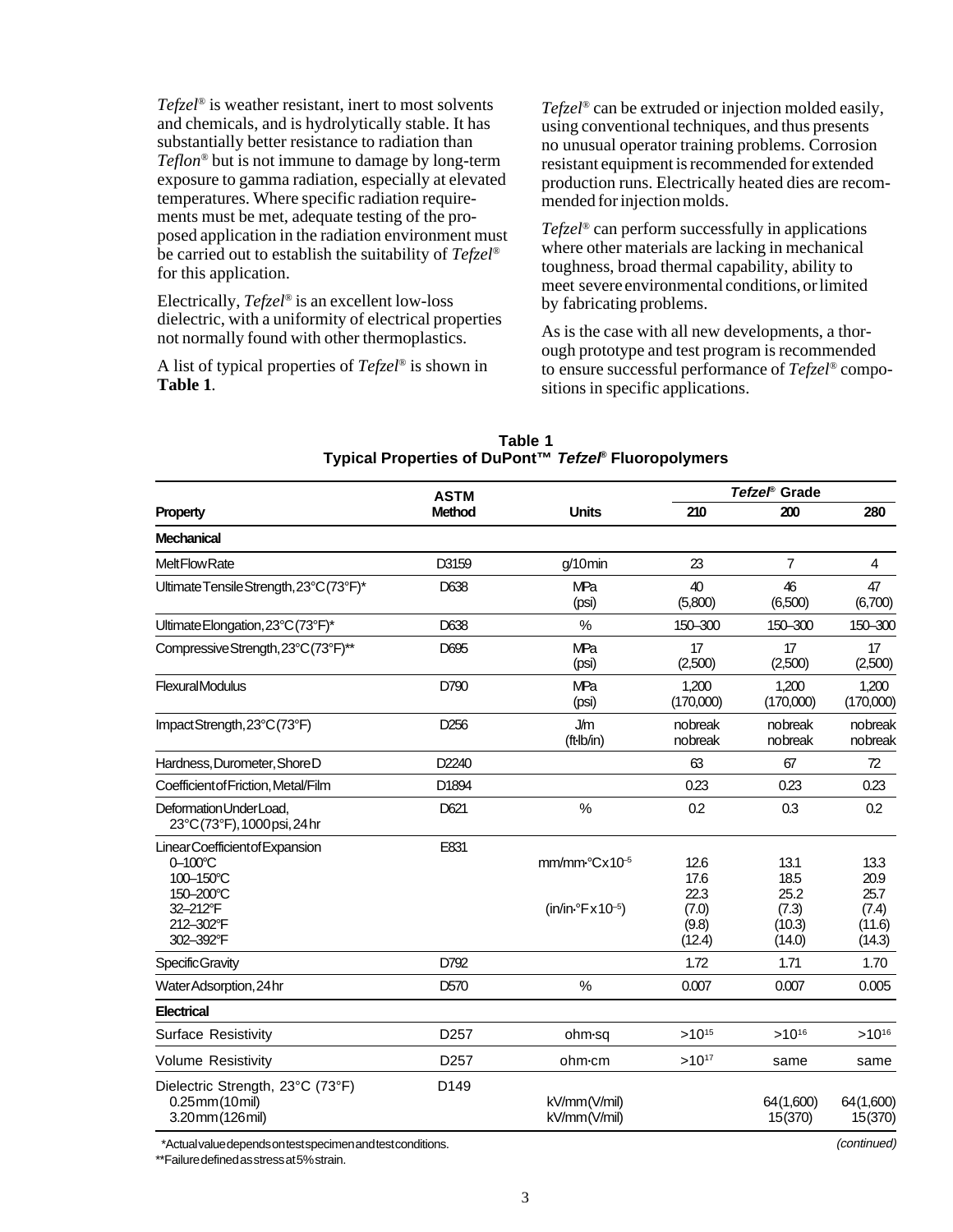| Table 1                                                          |  |
|------------------------------------------------------------------|--|
| Typical Properties of DuPont™ Tefzel® Fluoropolymers (continued) |  |

|                                    |               | <b>ASTM</b>                  |           | Tefzel <sup>®</sup> Grade |           |  |
|------------------------------------|---------------|------------------------------|-----------|---------------------------|-----------|--|
| <b>Property</b>                    | <b>Method</b> | <b>Units</b>                 | 210       | 200                       | 280       |  |
| Dielectric Constant, 22°C (72°F)   | D1531         |                              |           |                           |           |  |
| 1 kHz                              |               |                              |           | 2.60                      |           |  |
| 10 kHz                             |               |                              |           | 2.60                      |           |  |
| 100 kHz                            |               |                              |           | 2.60                      |           |  |
| 1 MHz                              |               |                              |           | 2.59                      |           |  |
| <b>100 MHz</b>                     |               |                              |           | 2.44                      |           |  |
| 1 GHz                              |               |                              |           | 2.33                      |           |  |
| 3 GHz                              |               |                              |           | 2.31                      |           |  |
| 13.6 GHz                           |               |                              |           | 2.28                      |           |  |
| Dissipation Factor, 22°C (72°F)    | D1531         |                              |           |                           |           |  |
| 1 kHz                              |               |                              |           | 0.0007                    |           |  |
| 10 kHz                             |               |                              |           | 0.0011                    |           |  |
| 100 kHz                            |               |                              |           | 0.0023                    |           |  |
| 1 MHz                              |               |                              |           | 0.0070                    |           |  |
| <b>100 MHz</b>                     |               |                              |           | 0.0230                    |           |  |
| 1 GHz                              |               |                              |           | 0.0172                    |           |  |
| 3 GHz                              |               |                              |           | 0.0119                    |           |  |
| 13.6 GHz                           |               |                              |           | 0.0073                    |           |  |
| Arc Resistance                     | D495          | seconds                      |           | 122                       |           |  |
| Thermal                            |               |                              |           |                           |           |  |
| <b>Melting Point</b>               | <b>DTA</b>    | °C                           |           | 255-280                   |           |  |
|                                    | D3418         | $(^{\circ}F)$                |           | $(491 - 536)$             |           |  |
| <b>Heat of Fusion</b>              | <b>DSC</b>    | kJ/kg                        | 46.7      | 50.7                      | 43.8      |  |
|                                    | D3417         | (Btu/lb)                     | (20.1)    | (21.8)                    | (18.8)    |  |
| Specific Heat                      | <b>DSC</b>    | kJ/kg·K                      |           |                           |           |  |
| 25°C (77°F)                        |               | cal/g <sup>o</sup> C         |           | 0.25                      |           |  |
| 100°C (212°F)                      |               |                              |           | 0.30                      |           |  |
| 150°C (302°F)                      |               |                              |           | 0.34                      |           |  |
| 300°C (572°F) (melt)               |               |                              |           | 0.38                      |           |  |
| <b>Heat of Combustion</b>          | D240          | MJ/kg                        |           | 13.7                      |           |  |
|                                    |               | (Btu/lb)                     |           | (5,900)                   |           |  |
| <b>Thermal Conductivity</b>        |               | W/m·K                        |           | 0.24                      |           |  |
|                                    |               | (Btu-in/h-ft2-°F)            |           | (1.65)                    |           |  |
| Limiting Oxygen Index (LOI)        | D2863         | $\%$                         | $30 - 32$ | $30 - 32$                 | $30 - 32$ |  |
| <b>Heat Deflection Temperature</b> | D648          | $^{\circ}$ C ( $^{\circ}$ F) |           |                           |           |  |
| 455 kPa (66 psi)                   |               |                              |           | 81 (177)                  |           |  |
| 1620 kPa (264 psi)                 |               |                              |           |                           |           |  |
|                                    |               |                              |           | 51 (123)                  |           |  |
| Continuous Service Temperature     |               | °C                           | 135       | 150*                      | 150*      |  |
|                                    |               | $(^{\circ}F)$                | (275)     | (302)                     | (302)     |  |

\*See page 13 for a more complete discussion of Thermal Rating.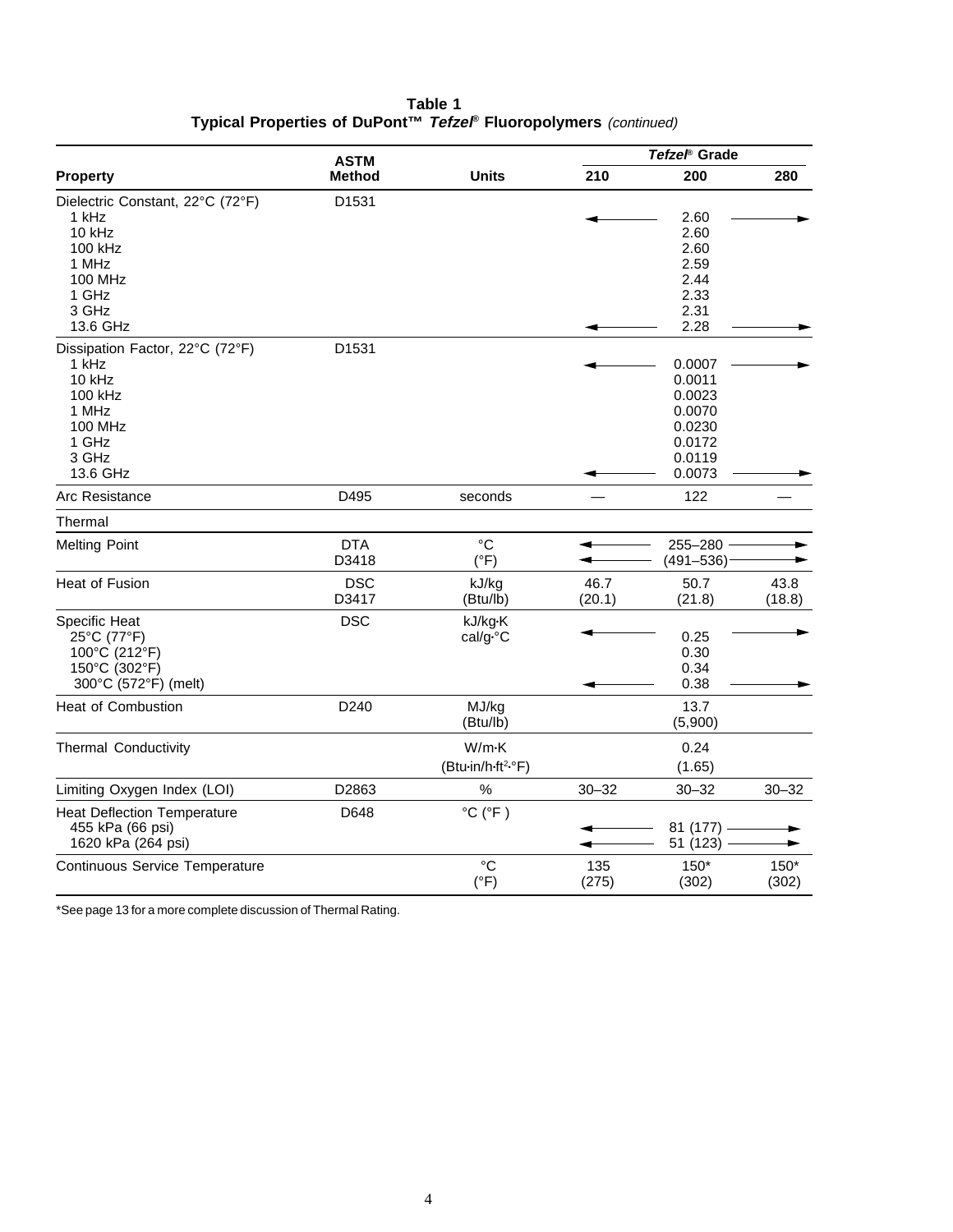## Mechanical Properties

#### **Strength and Stiffness**

*Tefzel*® is less dense, tougher, stiffer, and exhibits a higher tensile strength and creep resistance than *Teflon*® PTFE and *Teflon*® FEP fluoropolymer resins. It is, however, similarly ductile. *Tefzel*® compositions display the relatively nonlinear stress-strain relationships characteristic of nearly all ductile materials.

#### **Stress/Strain in Tension and Compression**

**Figures 1** and **2** show stress vs. strain for *Tefzel*® 200 and *Tefzel*® HT-2004, at room temperature, in both tension and compression. Because of the nonlinear character of the curves beyond approximately a 1% strain, calculation of a corresponding stress based on tangent or secant (1% offset) modulus would be inaccurate.

For this reason, it is recommended that if the calculated strain exceeds 1%, the stress value should be read from the curve. For longer-term strain calculations, the apparent modulus procedure should be used as presented.

#### 12,000 82.7 10,000 70.0 Tefzel® HT-2004 55.2 $\frac{a}{5}$ **Stress, MPa** 8,000 psi **Stress, psi** Stress, p ress, 6,000 41.4 ō 4,000 27.6 Tefzel® 200 2,000 13.8 0 <u>2 - - - - - - - - - - - - - - - - 0</u> 0 0 1 2 34 56 7 **Strain, %**

#### **Figure 1. Tensile Stress vs. Strain**

#### **Tensile Strength vs. Temperature**

**Figure 3** shows the effect of temperature on tensile strength for *Tefzel*® 200 and *Tefzel*® 280. The effect of temperature on ultimate elongation is shown in **Figure 4**. These measurements were made on 5" x 0.5" x 0.125" injection molded tensile bars. Thinner test specimens will result in slightly higher ultimate elongation values.

The effect of temperature on tensile modulus is shown in **Figure 5**.





**Figure 3. Tensile Strength vs. Temperature**

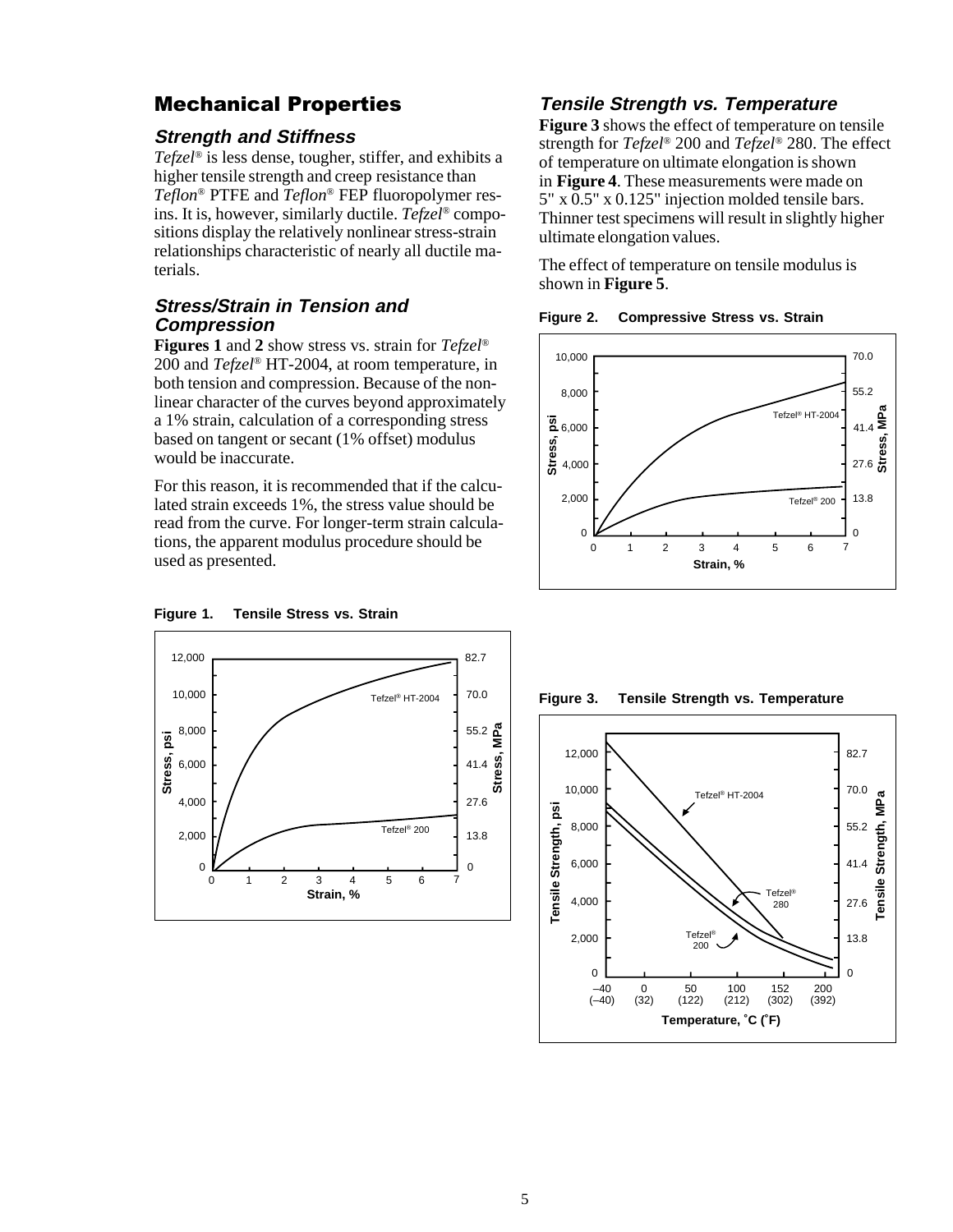

**Figure 4. DuPont™ Tefzel® 200, 280, and HT-2004—Ultimate Elongation vs. Temperature, 5" x 0.5" x 0.125" Injection Molded Bar**

**Figure 5. DuPont™ Tefzel® 200, 280, and HT-2004—Tensile Modulus vs. Temperature, 5" x 0.5" x 0.125" Injection Molded Bar**

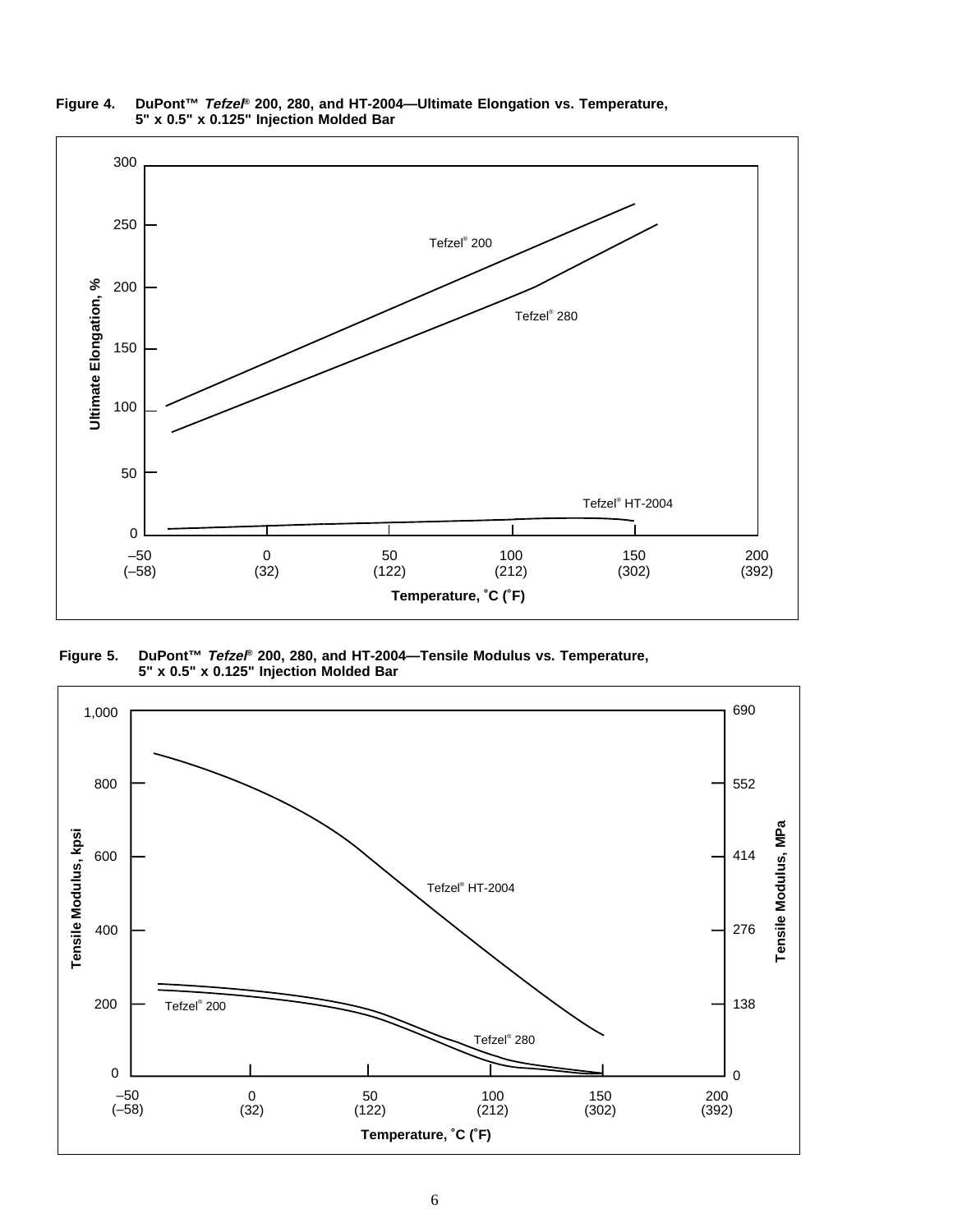#### **Glass Fiber Orientation in Molded Structures**

Glass fibers in an injection molded part tend to line up parallel to the lines of flow in filling the mold. This produces nonisotropic strength properties in the part. **Table 2** shows that the tensile strength of *Tefzel*® HT-2004 measured perpendicular to fiber orientation is 70–75% of that parallel to orientation. Thus, a design safety factor is suggested to recognize this phenomenon.

| Table 2                                          |
|--------------------------------------------------|
| <b>Effects of Orientation of Glass Fibers on</b> |
| Tensile Properties of DuPont™ Tefzel® HT-2004    |

| <b>Parallel to Glass</b>                        |    | <b>Perpendicular to Glass</b>     |                   |
|-------------------------------------------------|----|-----------------------------------|-------------------|
| Tensile<br><b>Strength</b><br><b>Elongation</b> |    | <b>Tensile</b><br><b>Strength</b> | <b>Elongation</b> |
| 82.7 MPa<br>$(12,000 \text{ psi})$              | 8% | 57.6 MPa<br>$(8,360 \text{ psi})$ | 8%                |

#### **Flexural Properties**

The relationship between flexural stress and strain is shown in **Figure 6**.

**Figure 6. Flexural Stress vs. Strain—Tefzel® 200 and HT-2004. ASTM D790; Room Temperature 23°C (73°F); Span 3" (76 mm); Specimens 0.5" (13 mm) Wide, 0.175" (4 mm) High**



#### **Flexural Modulus vs. Temperature**

The effect of temperature on flexural modulus, or stiffness, is shown in **Figure 7**.

**Figure 7** shows that stiffness decreases significantly as environmental temperature increases for both *Tefzel*® 200 and the glass filled *Tefzel*® HT-2004. However, the glass filled *Tefzel*® retains significant stiffness even at the upper use temperature. When designing parts, these changes with temperature must be taken into consideration in order to achieve the desired functionality.

#### **Creep, Apparent Flex Modulus, and Long-Term Strain**

As with other plastics, ambient temperatures and duration of load are important to design variables. The usual relationship:

$$
\frac{\text{Stress}}{\text{Strain}} = \text{Modulus}
$$

applies to short-term loading of an elastic structure. When load is applied, an initial deflection occurs. If the load is not excessive (i.e., for *Tefzel*®, a load producing less than 1% strain), the conventional modulus figure indicates the correct stress-strain relationship, and standard engineering equations may be applied to predict performance.

If, however, the load is maintained continuously, all materials deform or creep, generally at a decreasing rate with time. The "apparent modulus" concept is a way of mathematically describing this creep behavior.

| Apparent modulus $(E_2)$ = | Stress (fixed value)    |
|----------------------------|-------------------------|
| (after a given time of     | Total strain (measured) |
| load application at a      | after the given time    |
| given temperature)         | of exposure)            |

Most creep occurs within the first year and, therefore, the apparent modulus at 10,000 hours can be used in many calculations involving continuous load (substitute  $E_a$  for E).

"Apparent modulus" is a function of temperature and time. **Figure 8** gives the "apparent flexural modulus" of *Tefzel*® HT-2004 at 23°C (73°F) and 100°C (212°F). To approximate apparent modulus at other temperatures, use **Figure 7**, which shows flexural modulus as a function of temperature. For a given use temperature, read the modulus for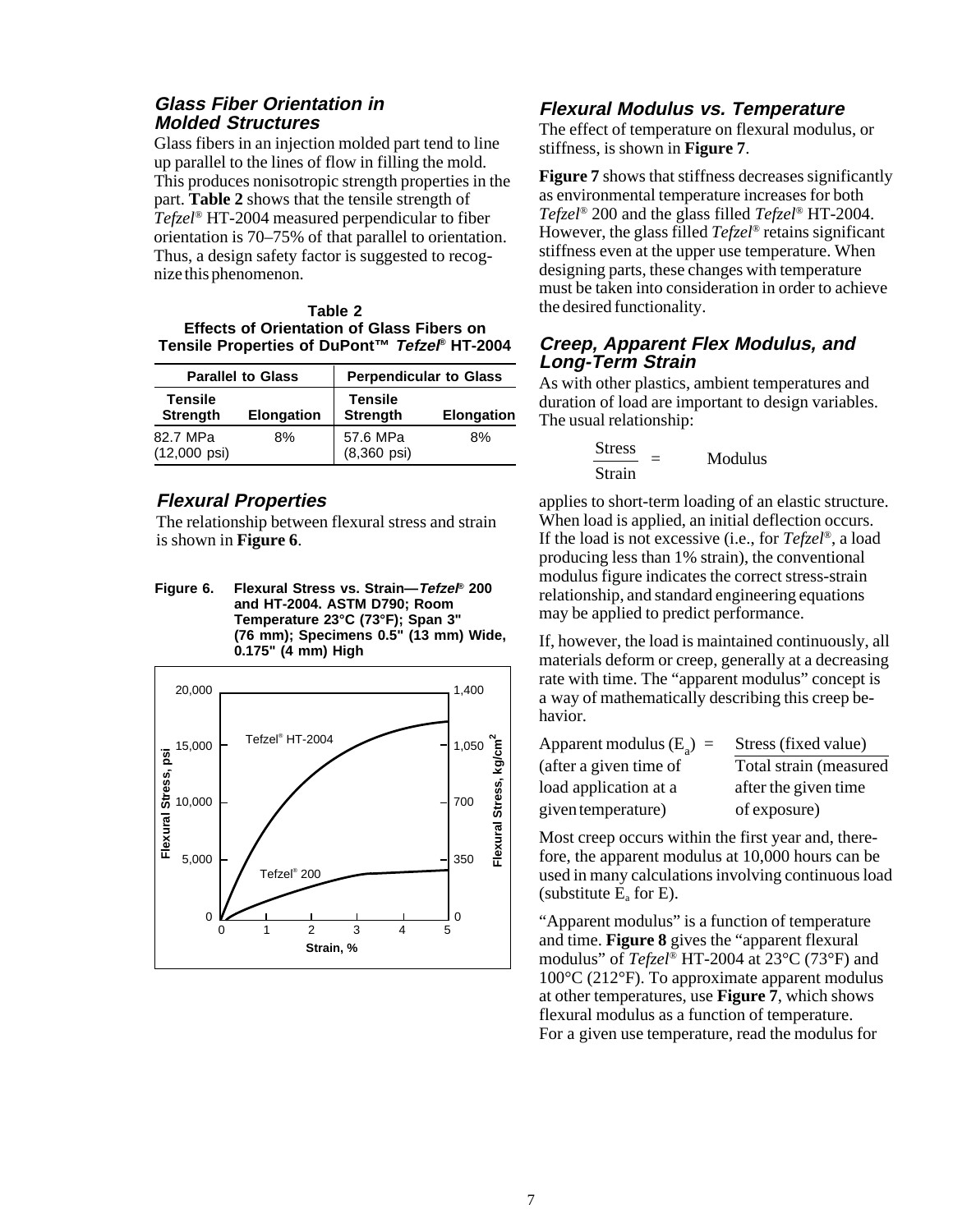

**Figure 7. DuPont™ Tefzel® 200 and HT-2004—ASTM D790; Flex Modulus vs. Temperature, 5" x 0.5" x 0.125" Injection Molded Bars**

**Figure 8. Creep—Apparent Flex Modulus vs. Time and Temperature by ASTM D674, DuPont™ Tefzel® HT-2004**

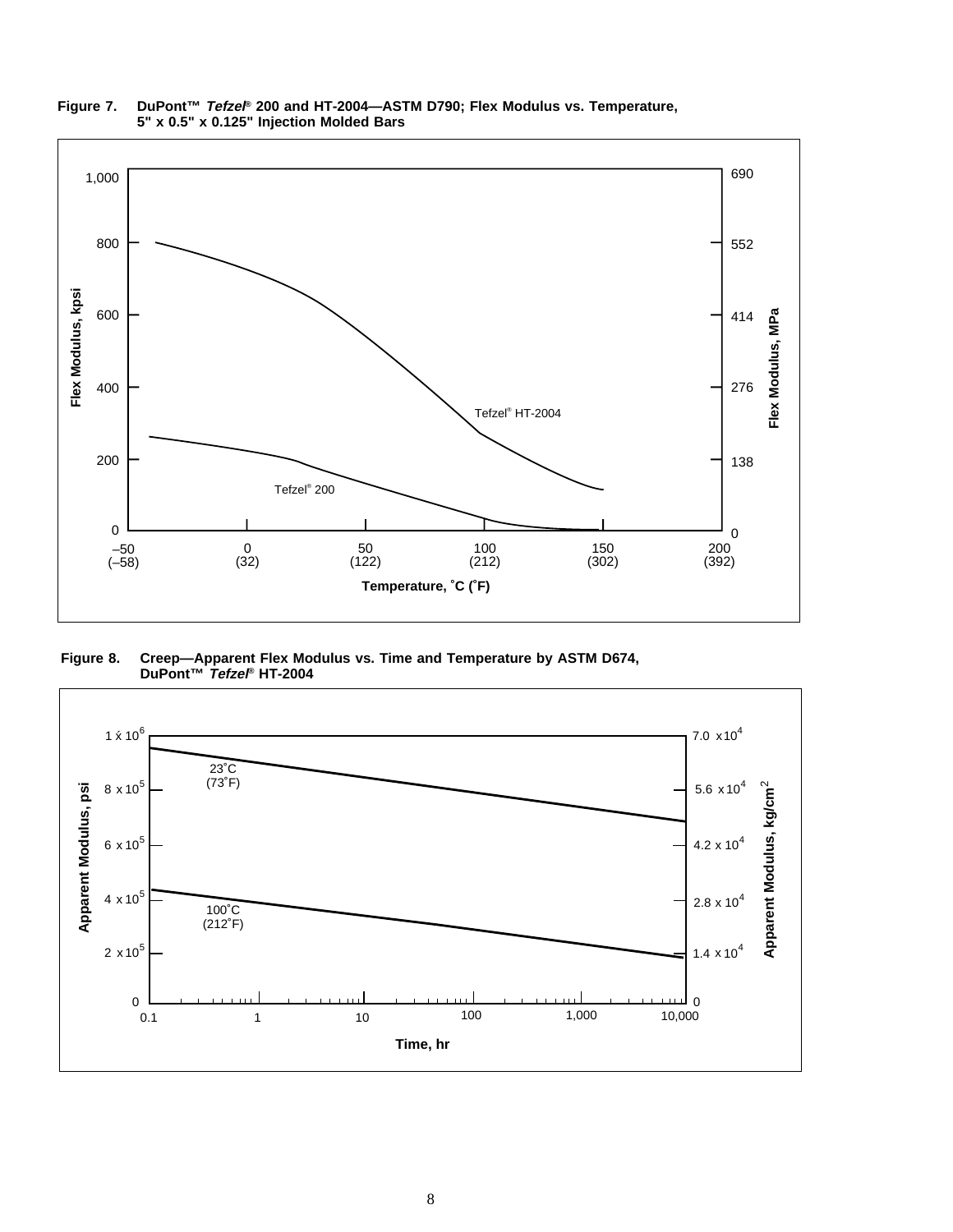*Tefzel*® HT-2004 from **Figure 7**, using a straight line through it approximating the slopes at 23°C (73°F) or 100°C (212°F) from **Figure 8**. The above discussion is related to flex modulus only. For practical purposes, however, the same procedure normally will give adequate design results for tensile or compressive stresses.

Creep can also be presented to show actual deformation under load vs. time. **Figures 9** and **10** show percent strain at 23°C (73°F) and 100°C (212°F) for *Tefzel*® 200 and *Tefzel*® HT-2004 at two pressures. Curves for *Tefzel*® 280 would be expected to be similar to those of *Tefzel*® 200.

#### **Flex Fatigue**

**Figure 11** gives the results of rapid flexing tests for *Tefzel*® 200 and *Tefzel*® HT-2004 using a Sonntag flex tester. Although *Tefzel*® HT-2004 has a greater fatigue limit than *Tefzel*® 200, both are quite sensitive to stress levels. For best fatigue performance, stress levels below 20.7 MPa (3,000 psi) and 12.1 MPa (1,750 psi) are suggested for *Tefzel*® HT-2004 and *Tefzel*® 200 respectively. *Tefzel*® 280 would be expected to have a greater flex fatigue limit than *Tefzel*® 200.

#### **Impact Strength**

*Tefzel*® 200 and *Tefzel*® 280 have high impact strength, ranking among the highest of all plastics over a broad temperature range. The low temperature embrittlement point is below  $-100^{\circ}C$  ( $-148^{\circ}F$ ). Data showing the effect of temperature are presented in **Table 3**.

**Figure 9. DuPont™ Tefzel® 200Flexural Creep, 5" x 0.5" x 0.125" Injection Molded Bars**

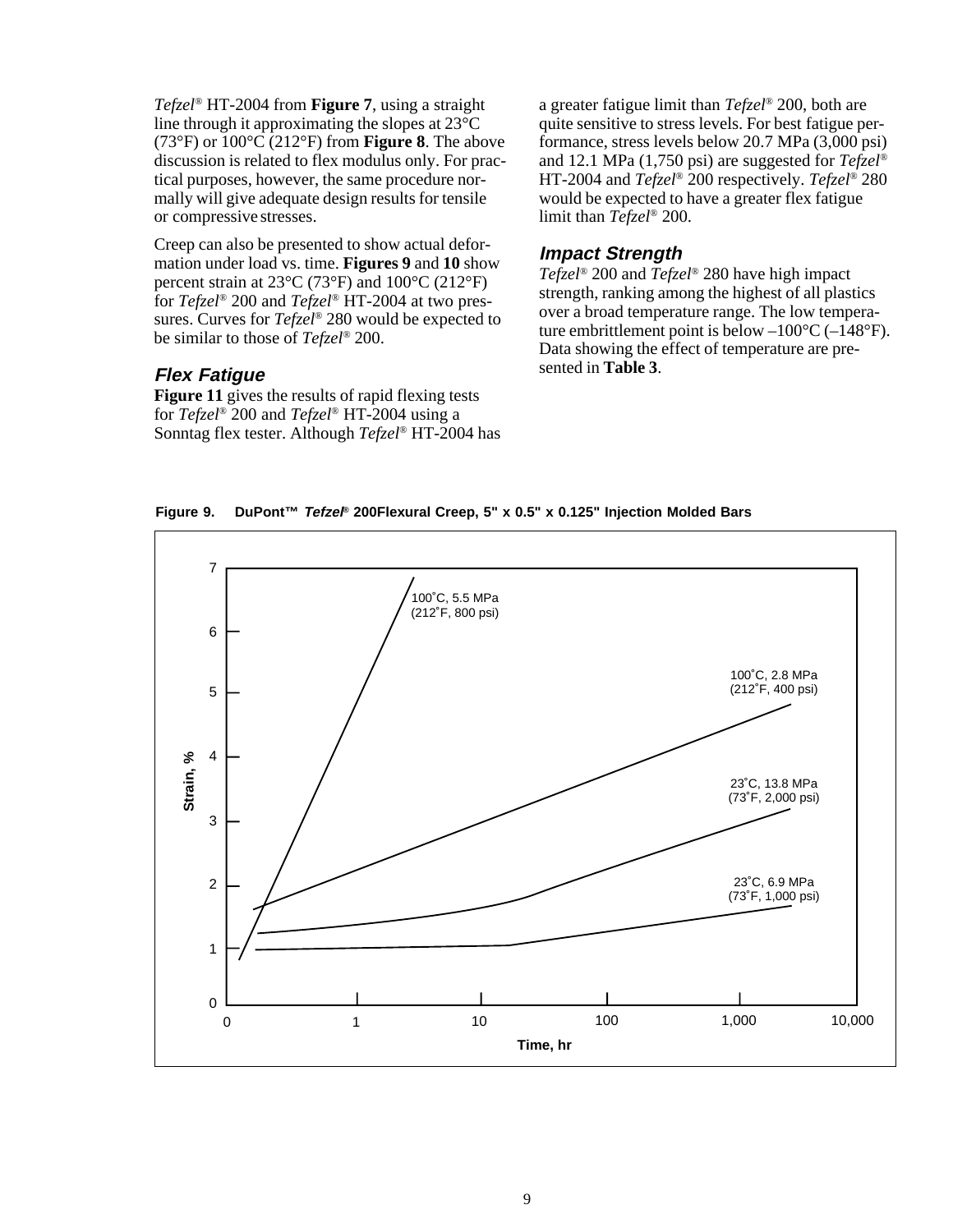

**Figure 10. DuPont™ Tefzel® HT-2004 Flexural Creep, 5" x 0.5" x 0.125" Injection Molded Bars**

**Figure 11. Flex Fatigue of DuPont™ Tefzel® 200 and HT-2004, ASTM D671—Tension/Compression; 1,800 Cycles/Minute, 23°C (73°F), 50% RH; Sample Type I, Small**

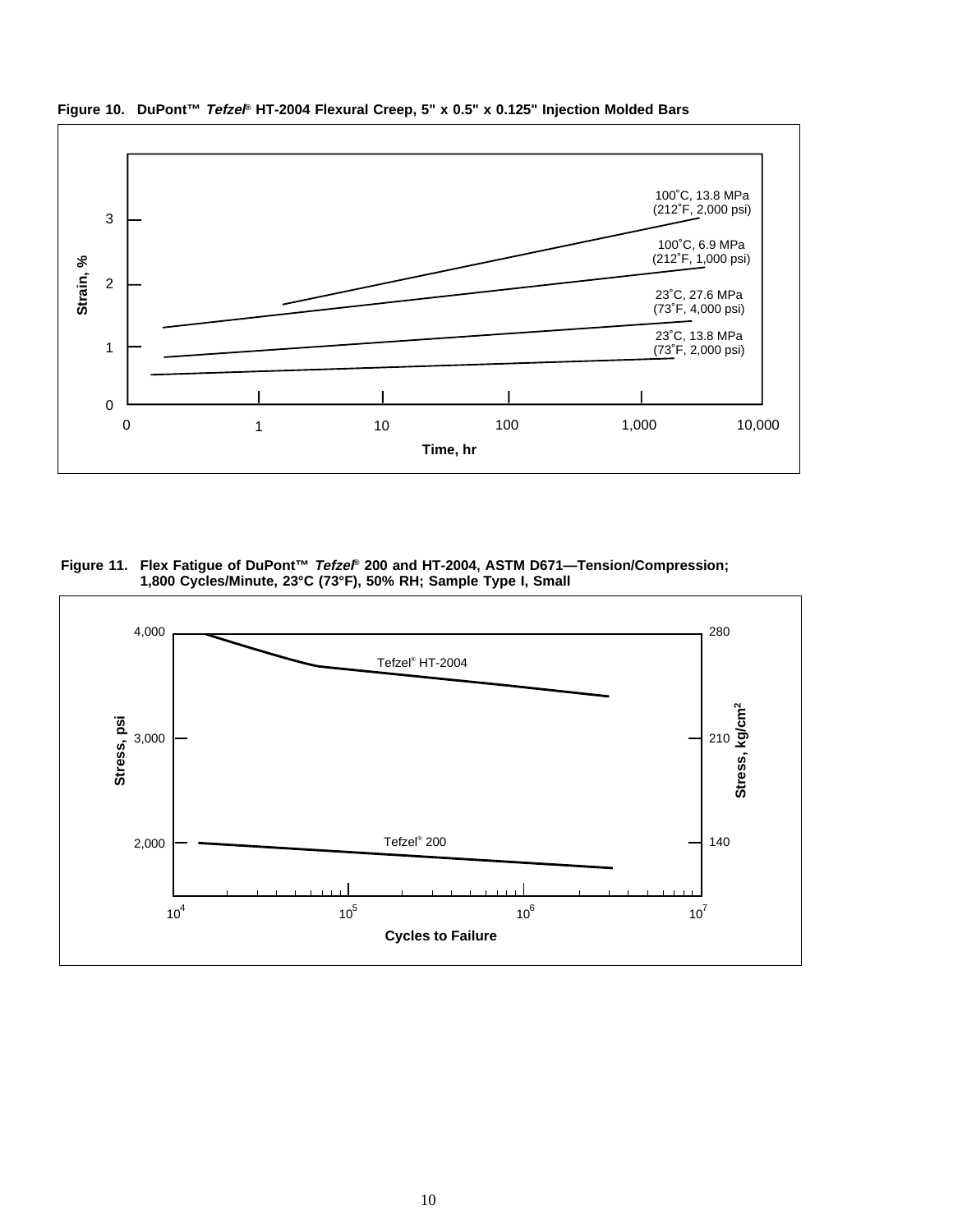|                                    | Notched Izod Impact Strength |          |  |
|------------------------------------|------------------------------|----------|--|
| <b>Test Temperature</b>            | J/m                          | ft·lb/in |  |
| Tefzel 200                         |                              |          |  |
| $-60^{\circ}$ C ( $-76^{\circ}$ F) | no break                     | no break |  |
| $23^{\circ}$ C (73 $^{\circ}$ F)   | no break                     | no break |  |
| 121°C (250°F)                      | no break                     | no break |  |
| 204°C (400°F)                      | no break                     | no break |  |
| Tefzel 280                         |                              |          |  |
| $-60^{\circ}$ C ( $-76^{\circ}$ F) | no break                     | no break |  |
| $23^{\circ}$ C (73 $^{\circ}$ F)   | no break                     | no break |  |
| 121°C (250°F)                      | no break                     | no break |  |
| 204°C (400°F)                      | no break                     | no break |  |
| Tefzel HT-2004                     |                              |          |  |
| $-60^{\circ}$ C ( $-76^{\circ}$ F) | 183.5                        | 3.44     |  |
| $23^{\circ}$ C (73 $^{\circ}$ F)   | 392.5                        | 7.35     |  |
| 121°C (250°F)                      | no break                     | no break |  |
| 204°C (400°F)                      | no break                     | no break |  |

**Table 3 DuPont™ Tefzel® HT-2004—Effect of Temperature on Izod Impact Strength**

#### **Friction and Bearing Wear**

Unlike many other polymers, the addition of glass reinforcement improves the frictional and wear properties of *Tefzel*®. For example, the dynamic coefficient of friction (0.69 MPa [100 psi] at 10 ft/min) for *Tefzel*® 200 is 0.4 but drops to 0.3 for *Tefzel*® HT-2004 under these conditions. The wear factor also improves from  $6,000 \times 10^{-10}$  to 16 x 10–10 in3• min/ft• lb• hr. These improved frictional and wear characteristics, combined with outstanding creep resistance, suggest that the glass-reinforced resin be favored for bearing applications. *Tefzel*® HT-2004 also appears to be less abrasive on mating surfaces than most glass-reinforced polymers.

The static coefficient of friction for *Tefzel*® HT-2004 is dependent on bearing pressure. This relationship is shown in **Table 4**.

#### **Table 4 Static Coefficient of Friction, DuPont™ Tefzel® HT-2004**

|     | Πρεσσυρε | Coefficient of  |
|-----|----------|-----------------|
| psi | MPa      | <b>Friction</b> |
| 10  | 0.069    | 0.51            |
| 50  | 0.345    | 0.38            |
| 100 | 0.69     | 0.31            |
| 500 | 3.45     | 0.34            |

Dynamic friction is dependent on pressure and rubbing velocity (PV). **Figure 12** is a plot of coefficient of friction against PV for *Tefzel*® HT-2004 against steel.

The generation of frictional heat is dependent on coefficient of friction and the PV factor. For *Tefzel*® HT-2004, temperature buildup begins at about a PV of 10,000 and thermal runaway occurs just below a PV of 20,000. The equilibrium bearing temperatures are shown as a function of PV in the upper righthand corner of **Figure 12**. High wear rates begin at a PV above 15,000.

The rate of wear depends on the type of metal rubbing surface and on other factors such as finish, lubrication, and clearances. Lubrication, harder shaft surfaces, and high finishes all improve wear rates. Minimum diametral clearances of 0.3 to 0.5% are suggested for sleeve bearings.

**Table 5** gives wear factors for steel and aluminum. The wear rate of both *Tefzel*® and the metal is much higher for aluminum than for steel. Therefore, if aluminum is the mating metal, an anodized surface is suggested.

The wear factor of *Tefzel*® HT-2004 against steel is about one/tenth that of 33% glass-reinforced nylon.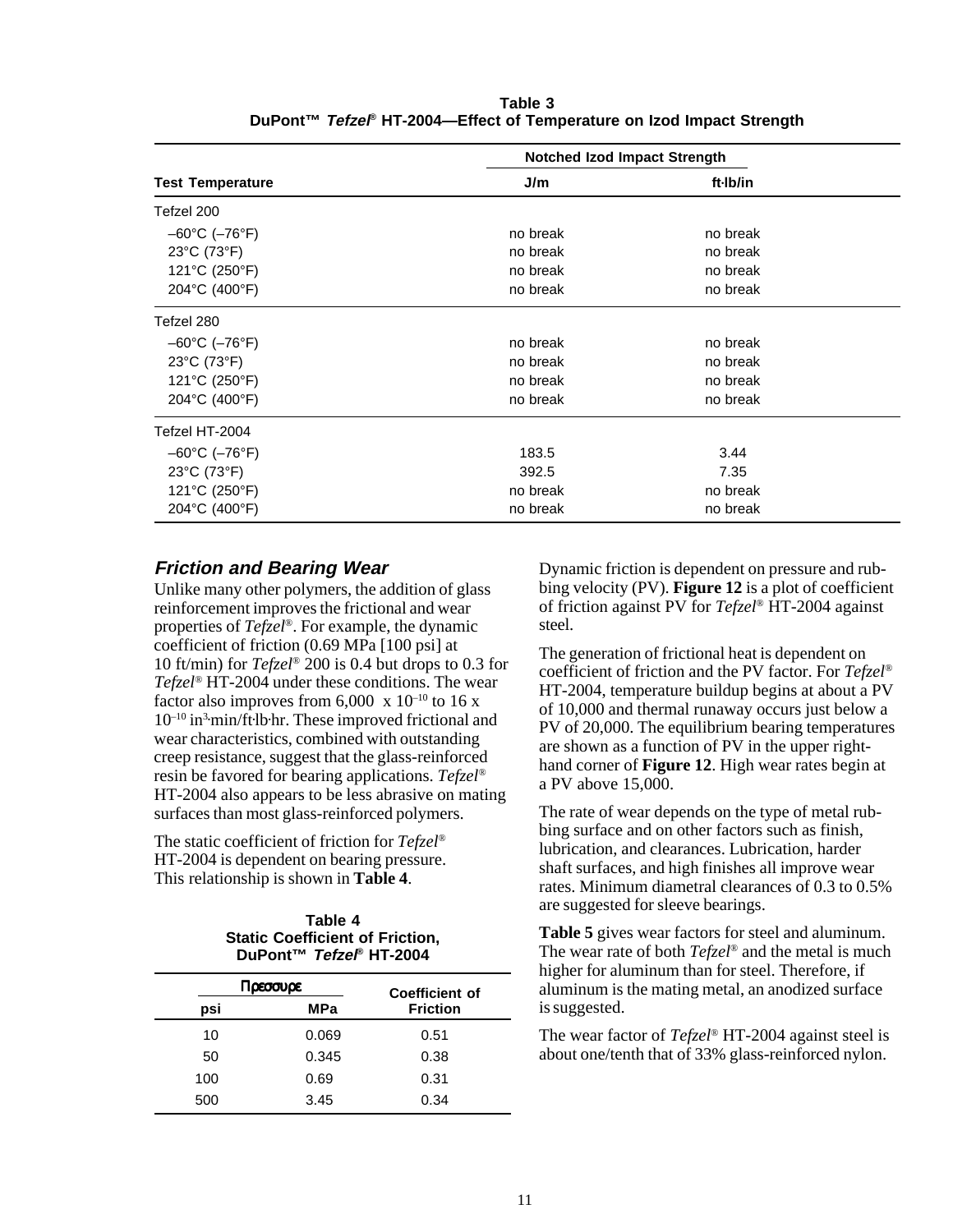

**Figure 12. Frictional Behavior—DuPont™ Tefzel® HT-2004 vs. Steel. Thrust-bearing tester, no lubricant, mating surface AISI 1080 steel, 16AA. (Wear transition temperature between 113°–150°C [235°–300°F])**

**Table 5 DuPont™ Tefzel® HT-2004 Bearing Wear Rate1**

|                       |       | <b>Pressure</b> |        | <b>Velocity</b> | Wear Factor K $\times$ 10 <sup>-10</sup> |              |
|-----------------------|-------|-----------------|--------|-----------------|------------------------------------------|--------------|
| <b>Mating Surface</b> | psi   | <b>MPa</b>      | ft/min | cm/sec          | <b>Tefzel</b>                            | <b>Metal</b> |
| Steel <sup>2</sup>    | 1,000 | 6.9             | 5      | 2.5             | 16                                       | 4            |
|                       | 1,000 | 6.9             | 10     | 5.1             | 14                                       | 6            |
|                       | 1,000 | 6.9             | 15     | 7.6             | 19                                       | 13           |
|                       | 1,000 | 6.9             | 17.5   | 8.9             | 30                                       | 16           |
|                       | 1,000 | 6.9             | 20     | 10.2            | <b>FAIL</b>                              |              |
| Aluminum <sup>3</sup> | 300   | 2.07            | 10     | 5.1             | 1,220                                    | 1,220        |
|                       | 100   | 0.69            | 50     | 25.4            | 480                                      | 390          |

1Thrust bearing tester, no lubricant, ambient air temperature, metal finish 16 microinches (406 nanometers).

2Steel mating surface AISI 1018.

3Aluminum mating surface LM24M (English).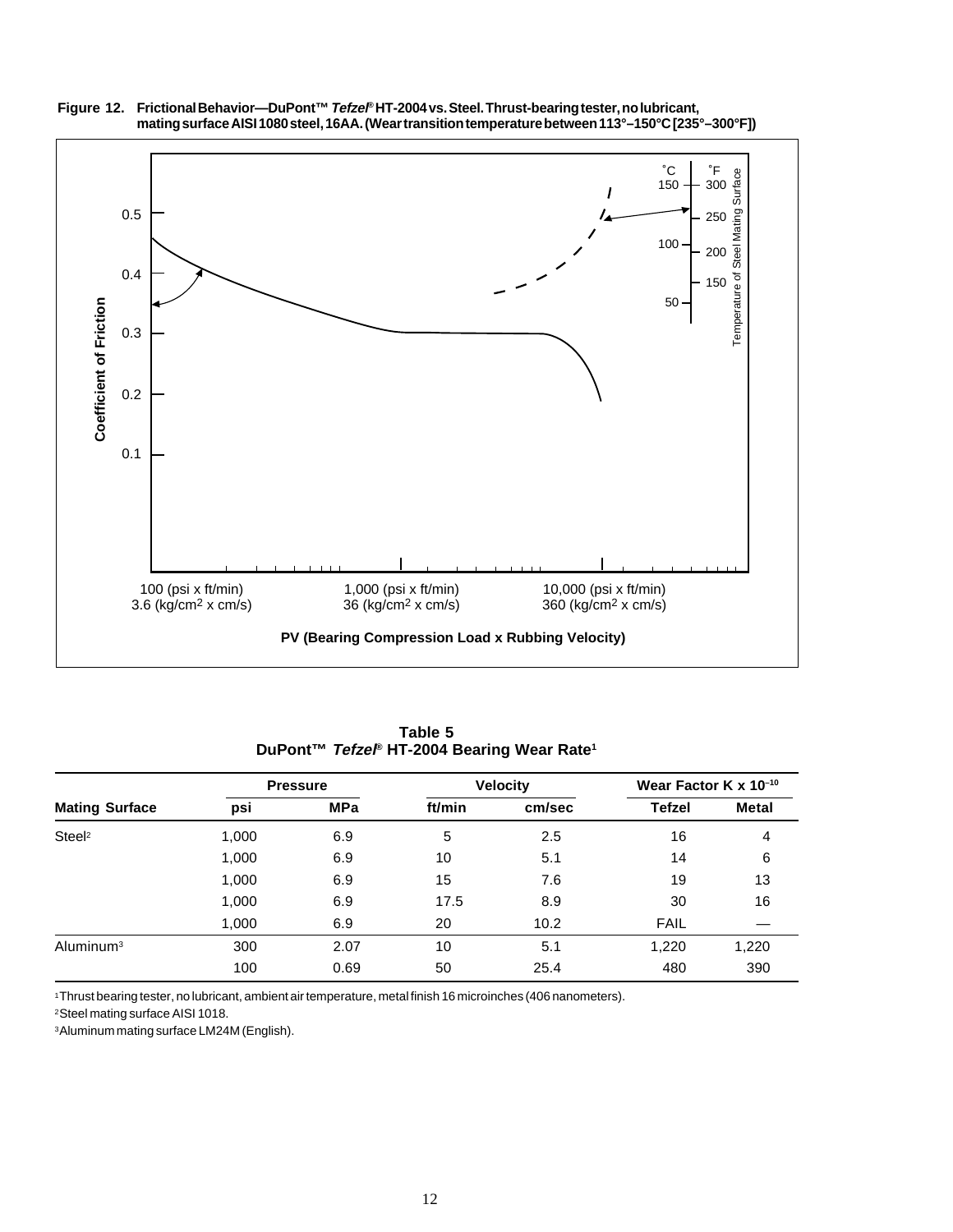## Thermal Properties

*Tefzel*® is a modified copolymer of tetrafluoroethylene and ethylene and, as such, has a melting range rather than a sharp melting point. The melting range of *Tefzel*® is 255°–280°C (491°–536°F). **Table 1** lists the thermal properties of *Tefzel*® 200.

*Tefzel*® 210 and *Tefzel*® 280 would be expected to be similar.

#### **Temperature Rating**

*Tefzel*® 200 and 280 are typically considered to have a no load continuous use temperature of 150°C (302°F). This continuous use temperature rating is based on 10,000 hour aging tests that involve exposure of standard tensile test specimens and wire insulations to a series of elevated temperatures to determine the rate of change of various physical properties with time. Elongation and tensile strength are properties that change significantly with temperature exposure. These data were fit to an Arrhenius plot (the logarithm of the rate of change of a physical property is a straight line when plotted

against the reciprocal of the absolute temperature of exposure). The Arrhenius plots for elongation and tensile strength are presented in **Figures 18** and **19** respectively.

In practice, the upper service temperature of a material depends on the specific nature of the end use application. According to Underwriters Laboratory, fixed property level and percent-of-unaged property level are two end-of-life criteria that appear to have the most significance in relation to end-use applications. **Tables 6a** and **6b** contain estimated upper service temperatures depending on different possible end use requirements. These results are consistent with the information provided graphically in **Figures 18** and **19**. Actual upper service temperatures may differ from the results in the table depending on such factors as aging under load, chemical exposure, support from substrate, etc. These upper service temperatures should be used as guidelines. End use performance testing should be done to verify the acceptability of *Tefzel*® for each specific application.

| Table 6a                                                         |
|------------------------------------------------------------------|
| Estimated Upper Service Temperatures (°C), No Load Thermal Aging |
| <b>End-of-Life Criterion Based on Elongation</b>                 |

| <b>End-of-Life Criterion</b> |                                  | <b>Exposure Time, hr</b> |       |            |         |      |       |
|------------------------------|----------------------------------|--------------------------|-------|------------|---------|------|-------|
| <b>Actual Elongation</b>     | <b>Elongation</b><br>Retained, % | 1000                     | 3000  | <b>10k</b> | $20k^*$ | 50k* | 100k* |
| 135%                         | 50                               | 210                      | 195   | 172        | 159     | 143  | 132   |
| 50%                          | 18                               | $***$                    | 211   | 188        | 175     | 158  | 147   |
| 25%                          | 9                                | $***$                    | $***$ | 196        | 182     | 165  | 153   |

\*\*These estimates were extrapolated from 10,000 hour aging results.

\*\*Estimates are not available for these exposure regions.

#### **Table 6b Estimated Upper Service Temperatures (°C), No Load Thermal Aging End-of-Life Criterion Based on Tensile Strength**

| <b>End-of-Life Criterion</b> |                                        |            | <b>Exposure Time, hr</b> |                   |       |
|------------------------------|----------------------------------------|------------|--------------------------|-------------------|-------|
| Actual Tensile Strength      | Tensile<br><b>Strength Retained, %</b> | <b>10k</b> | $20k^*$                  | 50 <sub>k</sub> * | 100k* |
| 3,750 psi                    | 50                                     | 190        | 176                      | 159               | 147   |
| 2,000 psi                    | 27                                     | 204        | 190                      | 172               | 158   |

\*These estimates were extrapolated from 10,000 hour aging results.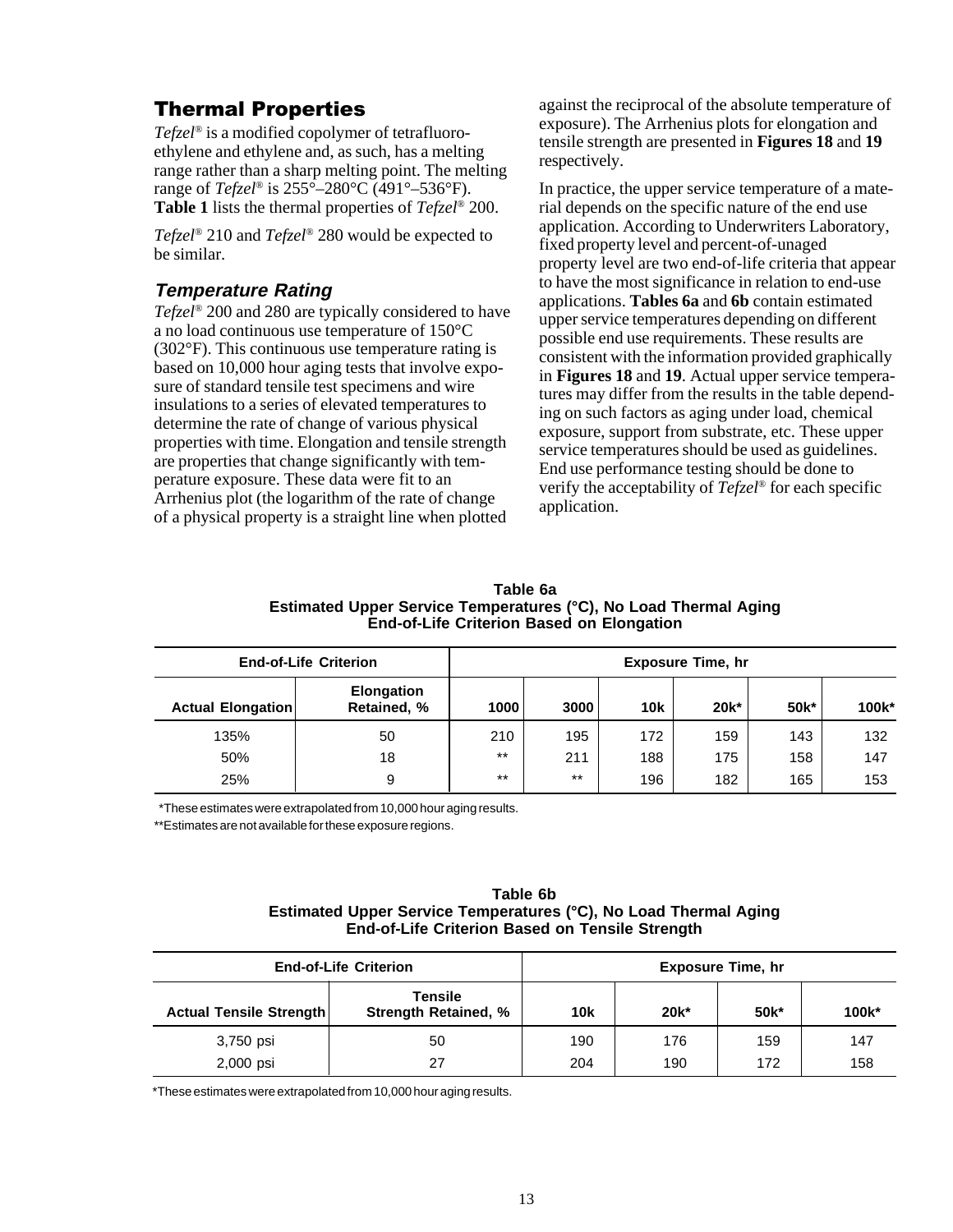One conventional definition of upper service temperature is the lowest temperature at which one of the key physical properties is diminished by one half after 20,000 hours. Using **Tables 6a** and **6b**, *Tefzel*® 200 has a 20,000 hour half-life temperature of approximately 159°C (318°F). (For *Tefzel*®, elongation decreases faster than tensile strength, thus the 20,000 hour half life for tensile strength is 176°C [349°F].)

Another definition of upper service temperature is the temperature at which the elongation drops to 50% after 20,000 exposure hours. The expected upper service temperature would be 175°C (347°F) (see **Table 6a**).

#### Electrical Properties

*Tefzel*® exhibits high resistivity and low losses. *Tefzel*® has a dielectric constant of 2.5–2.6 at frequencies below 10 MHz. At higher frequencies, the value decreases to approximately 2.3 at 10 GHz. The dissipation factor is below 0.001 at low frequencies but gradually increases to a peak at about 0.023 at approximately 100 MHz, after which it decreases to below 0.01 at 10 GHz. The changes are shown graphically in **Figures 13** and **14**. The effects of both frequency and temperature on both dielectric constant and dissipation for *Tefzel*® 200 are shown in **Figures 15** and **16**. Values for *Tefzel*® 280 and *Tefzel*® 210 are similar.

The dielectric breakdown strength at various thickness levels is shown in **Figure 17**.

The addition of glass reinforcement raises the losses of *Tefzel*® HT-2004 as would be expected.

As with other materials, exposure to radiation raises the losses.

**Figure 13. DuPont™ Tefzel® 200 Dielectric Constant—Room Temperature**

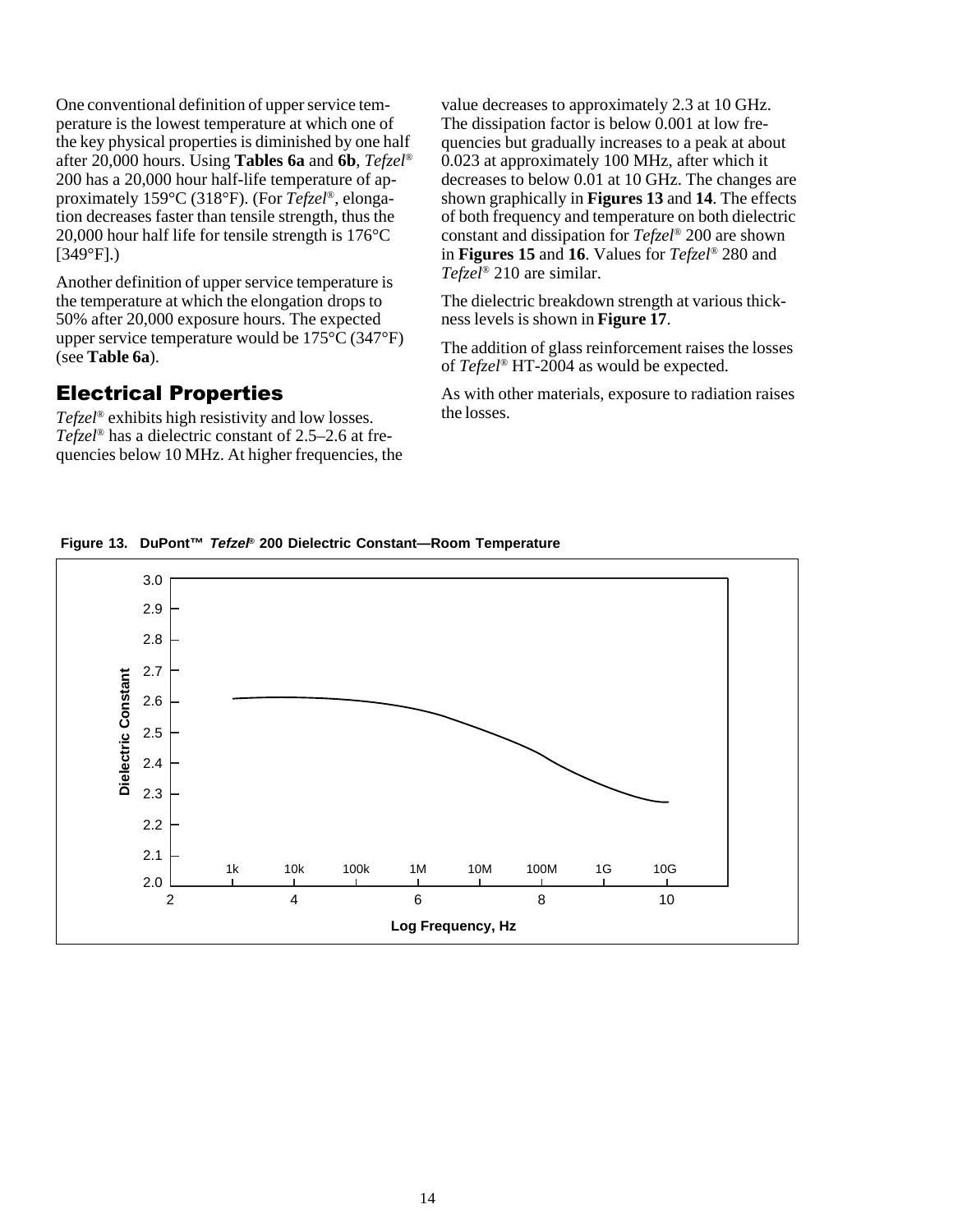

**Figure 14. DuPont™ Tefzel® 200—Dissipation Factor—Room Temperature**

**Figure 15. DuPont™ Tefzel® 200—Dielectric Constant—Elevated Temperature**

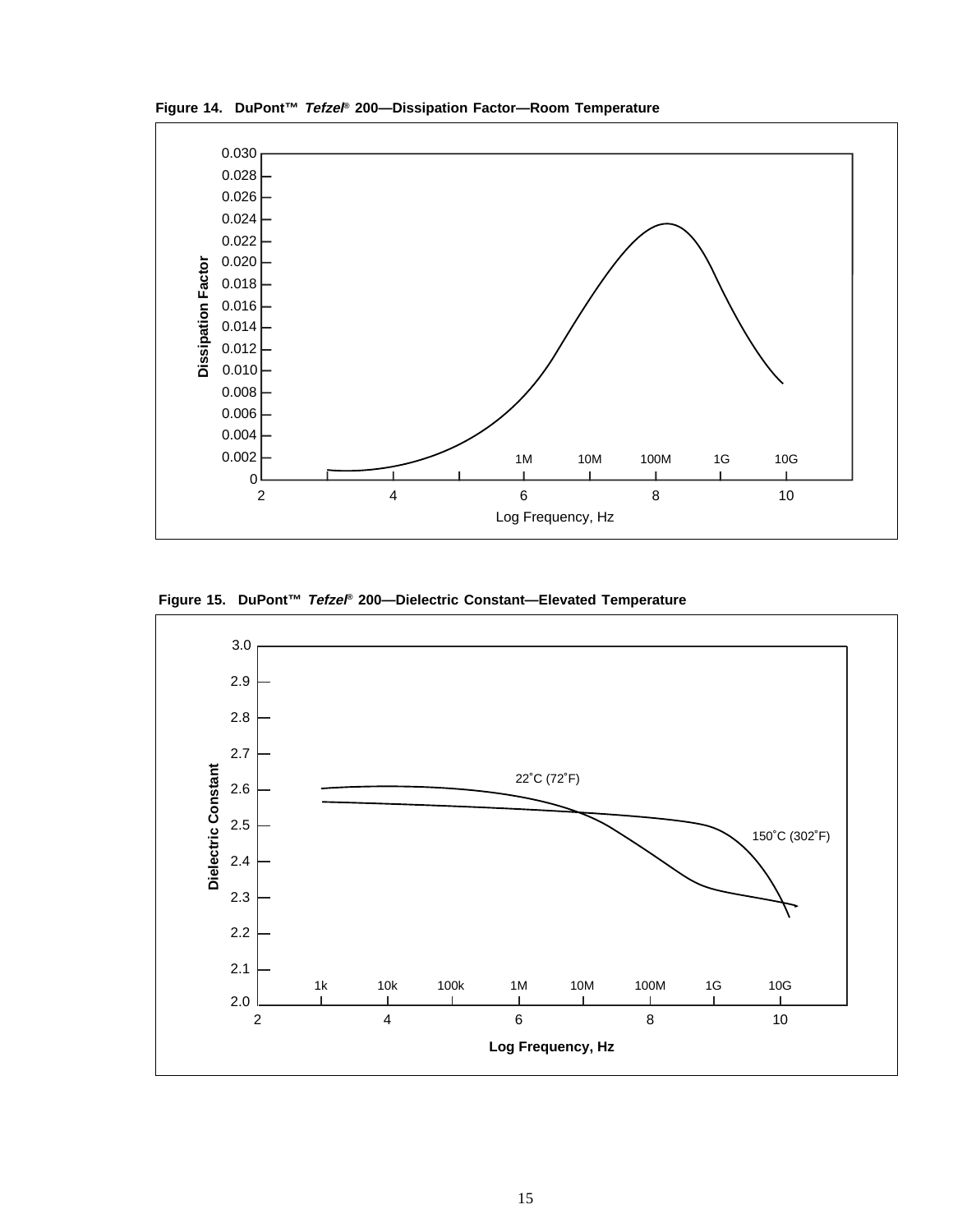

**Figure 16. DuPont™ Tefzel® 200—Dissipation Factor—Elevated Temperature**

**Figure 17. Dielectric Breakdown Strength at Various Thickness Levels for DuPont™ Tefzel® 200 and 280**

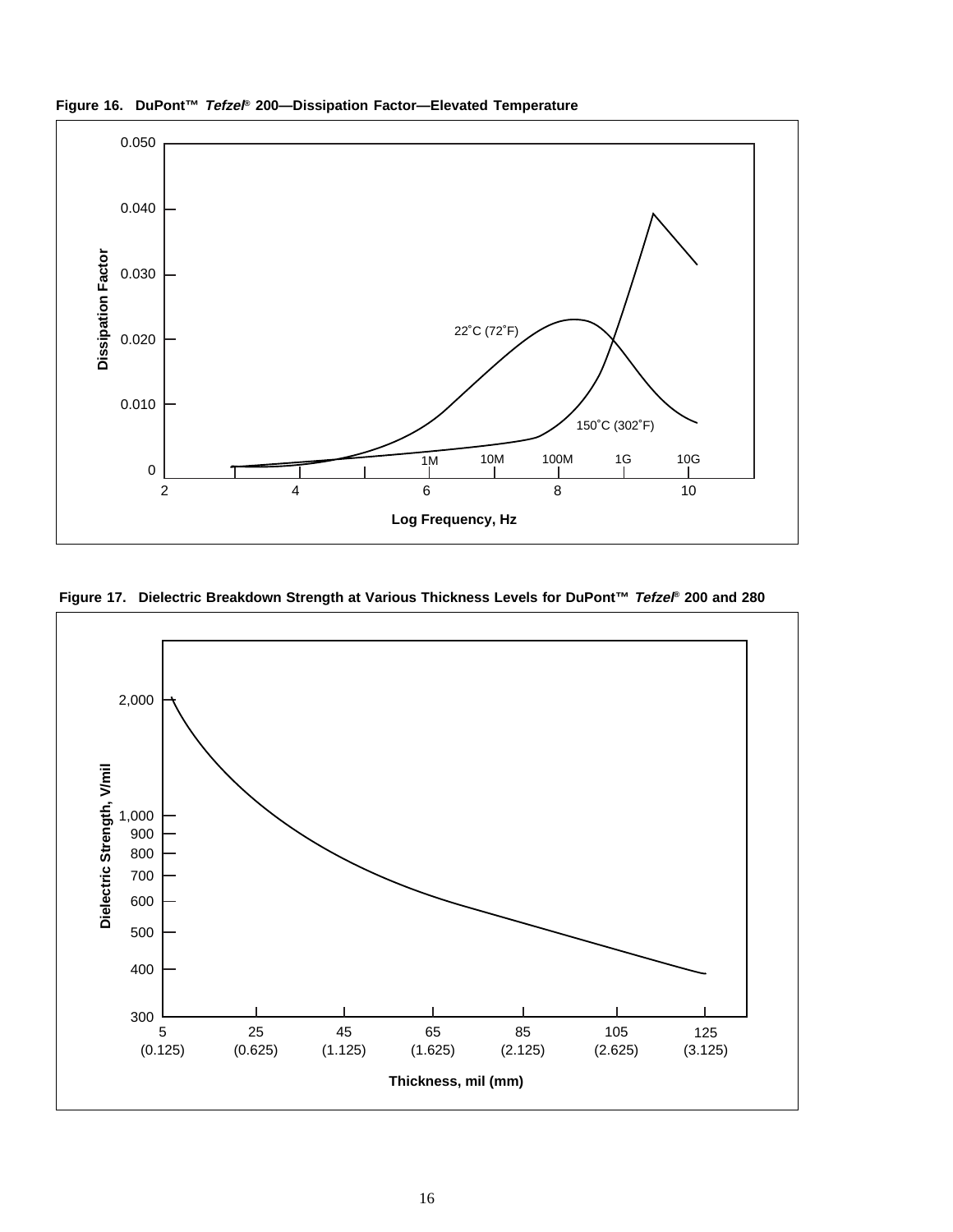## Environmental Effects

Environmental behavior refers to the reaction of *Tefzel*® when exposed to chemicals, sunlight, moisture, radiation (gamma or electron beam), or the effects of temperature aging.

#### **Chemical Resistance**

*Tefzel*® has outstanding resistance to attack by chemicals and solvents that often cause rapid deterioration of other plastic materials. It is surpassed only by *Teflon*® in resistance to chemicals. *Tefzel*® is inert to many strong mineral acids, inorganic bases, halogens and metal salt solutions. Carboxylic acids, anhydrides, aromatic and aliphatic hydrocarbons, alcohols, aldehydes, ketones, ethers, esters, chlorocarbons, and classic polymer solvents have little effect on *Tefzel*®. Under highly stressed conditions, some very low surface tension solvents tend to reduce the stress-crack resistance of the lower molecular weight products. Very strong oxidizing acids such as nitric, organic bases such as amines, and sulfonic acids at high concentrations and near their boiling points will affect *Tefzel*® to varying degrees.

*Tefzel*® HT-2004 shows chemical resistance similar to the base fluoropolymer, except in cases where reinforcing glass may be attacked by the chemical media. There is evidence that strong oxidizing agents, particularly at high temperatures, will attack the bond between the glass and polymer causing a reduction in reinforcement.

**Table 7** presents data on the effect of various chemicals on the tensile properties of *Tefzel*® and the weight gain, if any, during exposure.

#### **Hydrolytic Stability and Water Absorption**

Hydrolytic stability is indicated by lack of deterioration in physical properties after long periods of exposure to boiling water.

Using room temperature tensile strength and elongation as control properties, *Tefzel*® 200 is essentially unaffected after 3,000 hours exposure to boiling water. *Tefzel*® 280 behaves similarly.

*Tefzel*® HT-2004 shows a decrease in tensile strength of 25–35% after 3,000 hours exposure to boiling water. The composition loses its reinforcement characteristics but the actual polymer does not appear to be affected. Data are shown in **Table 8**.

Water absorption for unfilled *Tefzel*® is less than 0.03% by weight as determined by ASTM D570.

#### **Weather Resistance**

*Tefzel*® has excellent resistance to outdoor weathering. Long-term outdoor exposures show little detrimental effects.

#### **Effects of Radiation**

*Tefzel*® is much more resistant to electron beam and gamma radiation than is *Teflon*® fluoropolymer resin. Tests have shown that both elevated temperatures and the presence of oxygen have a deleterious effect on physical properties when *Tefzel*® is exposed to gamma radiation. The effect on physical properties is significantly decreased in an inert atmosphere, such as nitrogen.

*Tefzel*® appears to be degraded much less with electron beam radiation than with gamma radiation at equivalent levels of total exposure. The difference is probably due to the much higher dosage rate under electron beam conditions. The higher dosage rate apparently allows crosslinking reactions to predominate while the much slower rate under gamma radiation apparently allows competing oxidation and degradation reactions to predominate. Controlled exposure to low levels of electron beam radiation, especially in inert atmospheres, appears to result in a low level of cross-linking with an inherent improvement in some properties. However, exposure beyond the low level controlled conditions results in detrimental effects on physical properties. As with gamma radiation, oxidation reactions are inhibited under inert atmospheres.

#### **Vacuum Outgassing**

Under vacuum conditions, *Tefzel*® 200 and *Tefzel*® 280 give off little gas at recommended maximum use temperatures. Values for *Tefzel*® are comparable to *Teflon*®. Data are given in **Table 9**.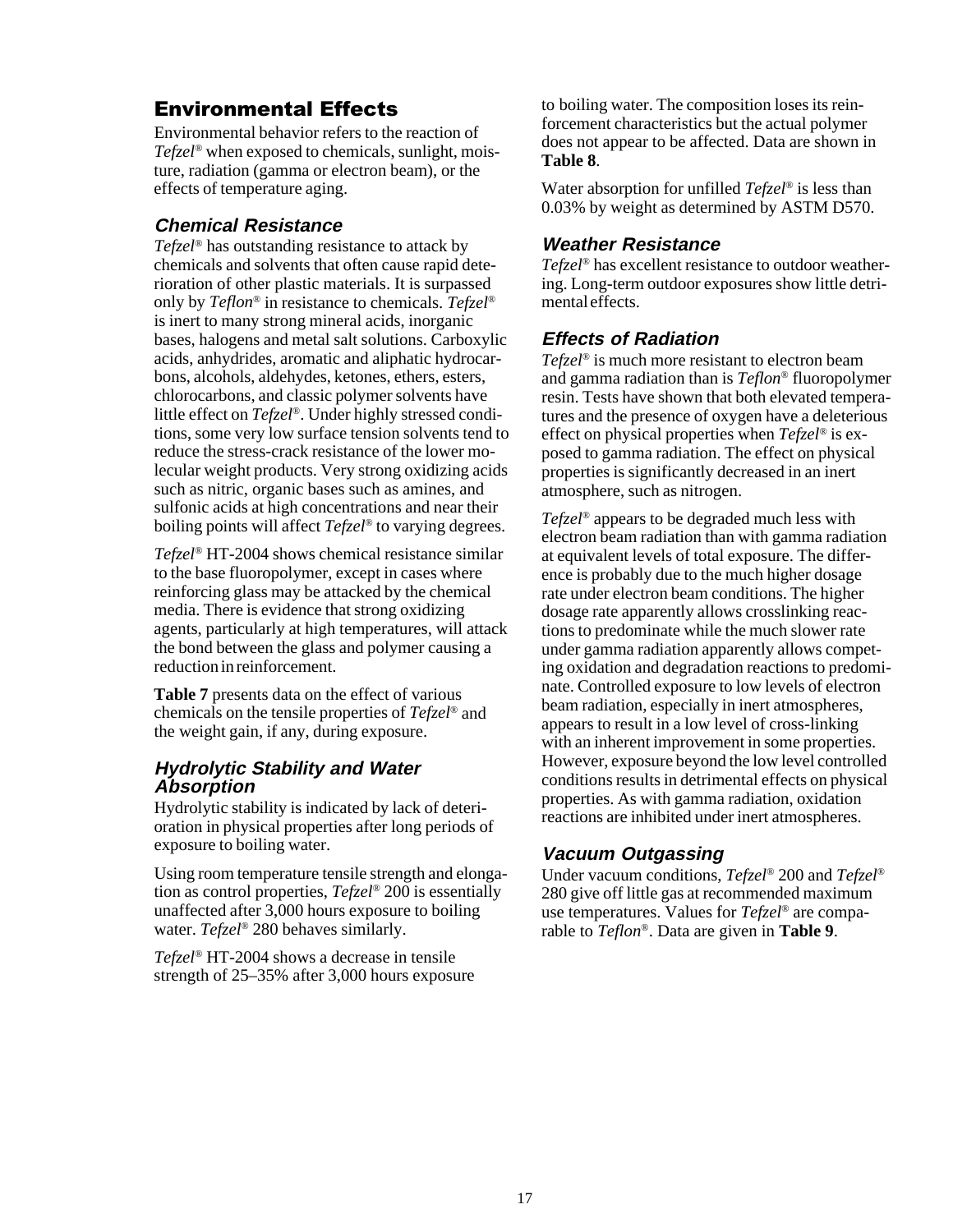|                               | <b>Boiling</b> |              |              | <b>Test</b>        |                | <b>Retained Properties, %</b> |                   |                          |
|-------------------------------|----------------|--------------|--------------|--------------------|----------------|-------------------------------|-------------------|--------------------------|
|                               |                | <b>Point</b> |              | <b>Temperature</b> |                | <b>Tensile</b>                |                   | Weight                   |
| <b>Chemical</b>               | $\mathbf{C}$   | °F           | $\mathbf{C}$ | °F                 | Days           | <b>Strength</b>               | <b>Elongation</b> | Gain                     |
| <b>Acid/Anhydrides</b>        |                |              |              |                    |                |                               |                   |                          |
| Acetic Acid (Glacial)         | 118            | 244          | 118          | 244                | 7              | 82                            | 80                | 3.4                      |
| Acetic Anhydride              | 139            | 282          | 139          | 282                | 7              | 100                           | 100               | 0                        |
| Trichloroacetic Acid          | 196            | 384          | 100          | 212                | 7              | 90                            | 70                | 0                        |
| <b>Aliphatic Hydrocarbons</b> |                |              |              |                    |                |                               |                   |                          |
| Mineral Oil                   |                |              | 180          | 356                | 7              | 90                            | 60                | 0                        |
| Naphtha                       |                |              | 100          | 212                | 7              | 100                           | 100               | 0.5                      |
| <b>Aromatic Hydrocarbons</b>  |                |              |              |                    |                |                               |                   |                          |
| Benzene                       | 80             | 176          | 80           | 176                | 7              | 100                           | 100               | 0                        |
| Toluene                       | 110            | 230          | 110          | 230                | 7              |                               |                   |                          |
| <b>Functional Aromatics</b>   |                |              |              |                    |                |                               |                   |                          |
| O-Cresol                      | 191            | 376          | 180          | 356                | 7              | 100                           | 100               | 0                        |
| Amines                        |                |              |              |                    |                |                               |                   |                          |
| Aniline                       | 185            | 365          | 120          | 248                | 7              | 81                            | 99                | 2.7                      |
| Aniline                       | 185            | 365          | 120          | 248                | 30             | 93                            | 82                |                          |
| Aniline                       | 185            | 365          | 180          | 356                | 7              | 95                            | 90                | —                        |
| N-Methyl Aniline              | 195            | 383          | 120          | 248                | $\overline{7}$ | 85                            | 95                | $\overline{\phantom{0}}$ |
| N-Methyl Aniline              | 195            | 383          | 120          | 248                | 30             | 100                           | 100               | $\overline{\phantom{0}}$ |
| N, N-Dimethyl Aniline         | 190            | 374          | 120          | 248                | 7              | 82                            | 97                |                          |
| n-Butylamine                  | 78             | 172          | 78           | 172                | 7              | 71                            | 73                | 4.4                      |
| Di-n-Butylamine               | 159            | 318          | 120          | 248                | 7              | 81                            | 96                |                          |
| Di-n-Butylamine               | 159            | 318          | 120          | 248                | 30             | 100                           | 100               |                          |
| Di-n-Butylamine               | 159            | 318          | 160          | 320                | 7              | 55                            | 75                |                          |
| Tri-n-Butylamine              | 216            | 421          | 120          | 248                | 7              | 81                            | 80                |                          |
| Tri-n-Butylamine              | 216            | 421          | 120          | 248                | 30             | 100                           | 100               |                          |
| Pyridine                      | 116            | 240          | 116          | 240                | 7              | 100                           | 100               | 1.5                      |
| <b>Chlorinated Solvents</b>   |                |              |              |                    |                |                               |                   |                          |
| Carbon Tetrachloride          | 78             | 172          | 78           | 172                | 7              | 90                            | 80                | 4.5                      |
| Chloroform                    | 62             | 144          | 61           | 142                | 7              | 85                            | 100               | 4.0                      |
| Dichloroethylene              | 77             | 170          | 32           | 90                 | 7              | 95                            | 100               | 2.8                      |
| Methylene Chloride            | 40             | 104          | 40           | 104                | 7              | 85                            | 85                | 0                        |
| Freon 113                     | 46             | 115          | 46           | 115                | 7              | 100                           | 100               | 0.8                      |
| <b>Ethers</b>                 |                |              |              |                    |                |                               |                   |                          |
| Tetrahydrofuran               | 66             | 151          | 66           | 151                | 7              | 86                            | 93                | 3.5                      |
| Aldehyde/Ketones              |                |              |              |                    |                |                               |                   |                          |
| Acetone                       | 56             | 132          | 56           | 132                | 7              | 80                            | 83                | 4.1                      |
| Acetophenone                  | 201            | 394          | 180          | 356                | 7              | 80                            | 80                | 1.5                      |
| Cyclohexanone                 | 156            | 312          | 156          | 312                | $\overline{7}$ | 90                            | 85                | $\pmb{0}$                |
| Methyl Ethyl Ketone           | 80             | 176          | 80           | 176                | 7              | 100                           | 100               | 0                        |
| <b>Esters</b>                 |                |              |              |                    |                |                               |                   |                          |
| n-Butyl Acetate               | 127            | 260          | 127          | 260                | 7              | 80                            | 60                | 0                        |
| Ethyl Acetate                 | 77             | 170          | 77           | 170                | 7              | 85                            | 60                | 0                        |
| <b>Polymer Solvents</b>       |                |              |              |                    |                |                               |                   |                          |
| Dimethylformamide             | 154            | 309          | 90           | 194                | 7              | 100                           | 100               | 1.5                      |
| Dimethylformamide             | 154            | 309          | 120          | 248                | 7              | 76                            | 92                | 5.5                      |
| Dimethylsulfoxide             | 189            | 373          | 90           | 194                | 7              | 95                            | 90                | 1.5                      |
| <b>Other Organics</b>         |                |              |              |                    |                |                               |                   |                          |
| Benzyl Alcohol                | 205            | 401          | 120          | 248                | 7              | 97                            | 90                |                          |
| <b>Benzoyl Chloride</b>       | 197            | 387          | 120          | 248                | $\overline{7}$ | 94                            | 95                |                          |
| <b>Benzoyl Chloride</b>       | 197            | 387          | 120          | 248                | 30             | 100                           | 100               |                          |
| Decalin                       | 190            | 374          | 120          | 248                | 7              | 89                            | 95                |                          |
| Phthaloyl Chloride            | 276            | 529          | 120          | 248                | 30             | 100                           | 100               |                          |

**Table 7 Actual Laboratory Tests on Chemical Compatibility of DuPont™ Tefzel® with Representative Chemicals**

(continued)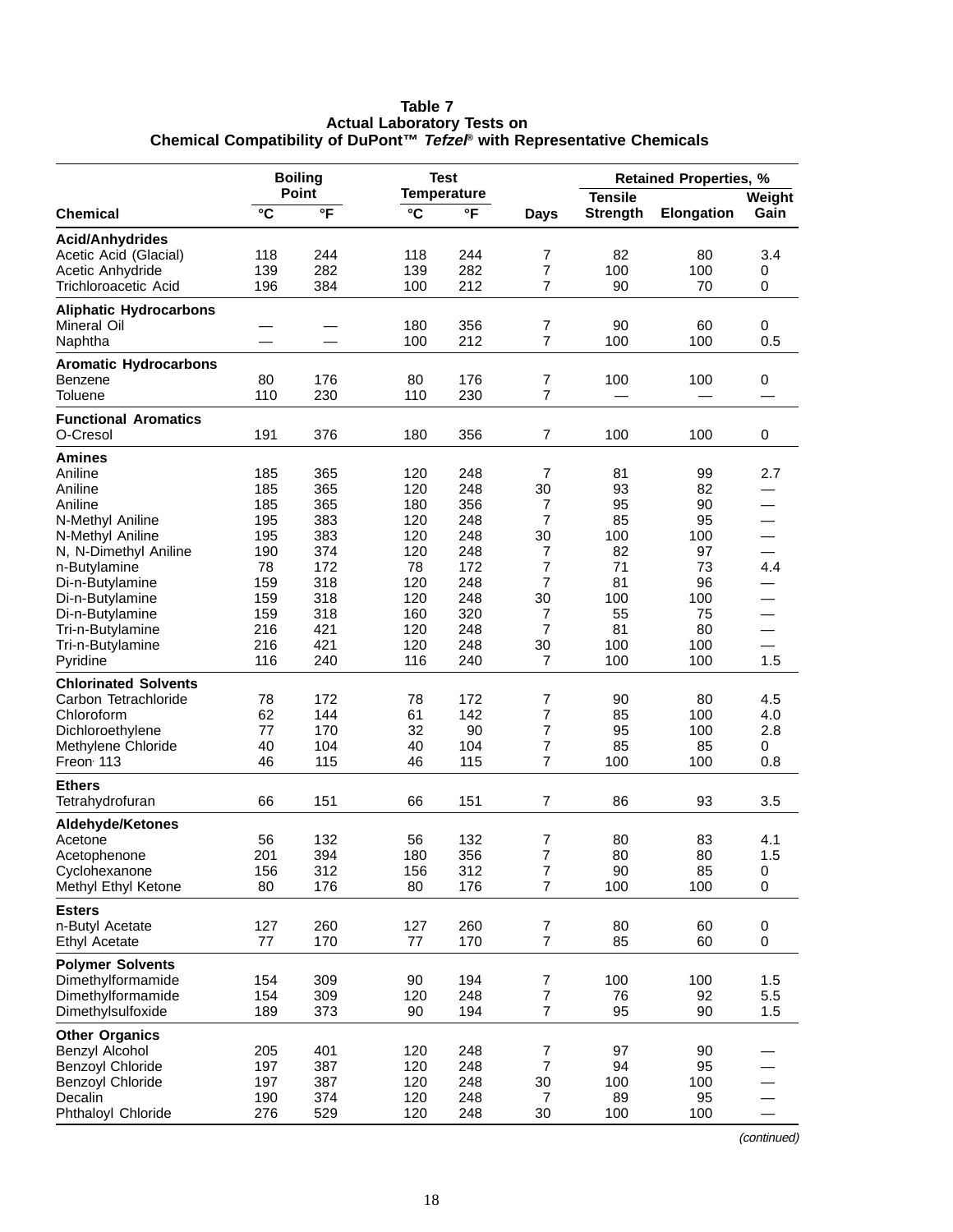| Table 7                                                                             |  |
|-------------------------------------------------------------------------------------|--|
| <b>Actual Laboratory Tests on</b>                                                   |  |
| Chemical Compatibility of DuPont™ Tefzel® with Representative Chemicals (continued) |  |

|                                       |            | <b>Boiling</b><br>Point |              | <b>Test</b>                        |                |                                   | <b>Retained Properties, %</b> |                          |
|---------------------------------------|------------|-------------------------|--------------|------------------------------------|----------------|-----------------------------------|-------------------------------|--------------------------|
| <b>Chemical</b>                       | °C         | °F                      | $\mathbf{C}$ | <b>Temperature</b><br>$\mathsf{P}$ | <b>Days</b>    | <b>Tensile</b><br><b>Strength</b> | <b>Elongation</b>             | Weight<br>Gain           |
| <b>Acids</b>                          |            |                         |              |                                    |                |                                   |                               |                          |
| Hydrochloric (Conc)                   | 106        | 223                     | 23           | 73                                 | 7              | 100                               | 90                            | 0                        |
| Hydrochloric (Conc)                   | 106        | 223                     | 106          | 223                                | 7              | 96                                | 100                           | 0.1                      |
| Hydrobromic (Conc)                    | 125        | 257                     | 125          | 257                                | 7              | 100                               | 100                           |                          |
| Hydrofluoric (Conc)                   |            |                         | 23           | 73                                 | 7              | 97                                | 95                            | 0.1                      |
| Sulfuric (Conc)                       |            |                         | 100          | 212                                | 7              | 100                               | 100                           | 0                        |
| Sulfuric (Conc)                       |            |                         | 120          | 248                                | 7              | 98                                | 95                            | 0                        |
| Sulfuric (Conc)                       |            |                         | 150          | 302                                | $\star$        | 98                                | 90                            | 0                        |
| Aqua Regia                            |            |                         | 90           | 194                                | $\star$        | 93                                | 89                            | 0.2                      |
| Nitric-25%                            | 100        | 212                     | 100          | 212                                | 14             | 100                               | 100                           |                          |
| Nitric-50%                            | 105        | 221                     | 105          | 221                                | 14             | 87                                | 81                            |                          |
| Nitric-70% (Conc)                     | 120        | 248                     | 23           | 73                                 | 105            | 100                               | 100                           | 0.5                      |
|                                       |            |                         |              | 140                                |                |                                   |                               |                          |
| Nitric-70% (Conc)                     | 120<br>120 | 248<br>248              | 60           | 248                                | 53             | 100<br>72                         | 100                           | $\overline{\phantom{0}}$ |
| Nitric-70% (Conc)                     |            |                         | 120          |                                    | 2              |                                   | 91                            |                          |
| Nitric-70% (Conc)                     | 120        | 248                     | 120          | 248                                | 3              | 58                                | 5                             |                          |
| Nitric-70% (Conc)                     | 120        | 248                     | 120          | 248                                | 7              | $\mathbf 0$                       | 0                             | $\overline{\phantom{0}}$ |
| Chromic                               | 125        | 257                     | 125          | 257                                | 7              | 66                                | 25                            |                          |
| Phosphoric (Conc)                     |            |                         | 100          | 212                                | 7              |                                   |                               |                          |
| Phosphoric (Conc)                     |            |                         | 120          | 248                                | 7              | 94                                | 93                            | $\Omega$                 |
| <b>Halogens</b>                       |            |                         |              |                                    |                |                                   |                               |                          |
| Bromine (Anhy)                        | 59         | 138                     | 23           | 73                                 | 7              | 90                                | 90                            | 1.2                      |
| Bromine (Anhy)                        | 59         | 138                     | 57           | 135                                | 7              | 99                                | 100                           |                          |
| Bromine (Anhy)                        | 59         | 138                     | 57           | 135                                | 30             | 94                                | 93                            | 3.4                      |
| Chlorine (Anhy)                       | —          |                         | 120          | 248                                | 7              | 85                                | 84                            | $\overline{7}$           |
| <b>Bases</b>                          |            |                         |              |                                    |                |                                   |                               |                          |
| Ammonium Hydroxide                    |            |                         | 66           | 150                                | $\overline{7}$ | 97                                | 97                            | 0                        |
| Potassium Hydroxide                   |            |                         |              |                                    |                |                                   |                               |                          |
| (20%)                                 |            |                         | 100          | 212                                | $\overline{7}$ | 100                               | 100                           | 0                        |
| Sodium Hydroxide                      |            |                         |              |                                    |                |                                   |                               |                          |
| $(50\%)$                              |            |                         | 120          | 248                                | 7              | 94                                | 80                            | 0.2                      |
|                                       |            |                         |              |                                    |                |                                   |                               |                          |
| <b>Peroxides</b><br>Hydrogen Peroxide |            |                         |              |                                    |                |                                   |                               |                          |
| (30%)                                 |            |                         | 23           | 73                                 | 7              | 99                                | 98                            | 0                        |
|                                       |            |                         |              |                                    |                |                                   |                               |                          |
| <b>Salt-Metal Etchants</b>            |            |                         |              |                                    |                |                                   |                               |                          |
| <b>Ferric Chloride</b>                |            |                         |              |                                    |                |                                   |                               |                          |
| (25%)                                 | 104        | 220                     | 100          | 212                                | $\overline{7}$ | 95                                | 95                            | 0                        |
| Zinc Chloride                         |            |                         |              |                                    |                |                                   |                               |                          |
| (25%)                                 | 104        | 220                     | 100          | 212                                | 7              | 100                               | 100                           | 0                        |
| <b>Other Inorganics</b>               |            |                         |              |                                    |                |                                   |                               |                          |
| Sulfuryl Chloride                     | 68         | 115                     | 68           | 155                                | 7              | 86                                | 100                           | 8                        |
| Phosphoric Trichloride                | 75         | 167                     | 75           | 167                                | $\overline{7}$ | 100                               | 98                            |                          |
| Phosphoric Oxychloride                | 104        | 220                     | 104          | 220                                | 7              | 100                               | 100                           |                          |
| Silicon Tetrachloride                 | 60         | 140                     | 60           | 140                                | 7              | 100                               | 100                           |                          |
| Water                                 | 100        | 212                     | 100          | 212                                | 7              | 100                               | 100                           | 0                        |
|                                       |            |                         |              |                                    |                |                                   |                               |                          |
| <b>Miscellaneous</b>                  |            |                         |              |                                    |                |                                   |                               |                          |
| Skydrol                               |            |                         | 149          | 300                                | 7              | 100                               | 95                            | 3.0                      |
| Aerosafe                              |            |                         | 149          | 300                                | $\overline{7}$ | 92                                | 93                            | 3.9                      |
| A-20 Stripper Solution                |            |                         | 140          | 284                                | 7              | 90                                | 90                            | $\overline{\phantom{0}}$ |

\*Exposed for 6 hours.

**NOTES:** Change in properties -15% is considered insignificant. Samples were 10–15 mil microtensile bars. TS/E and wt. gain determined within 24 hours after removal from exposure media.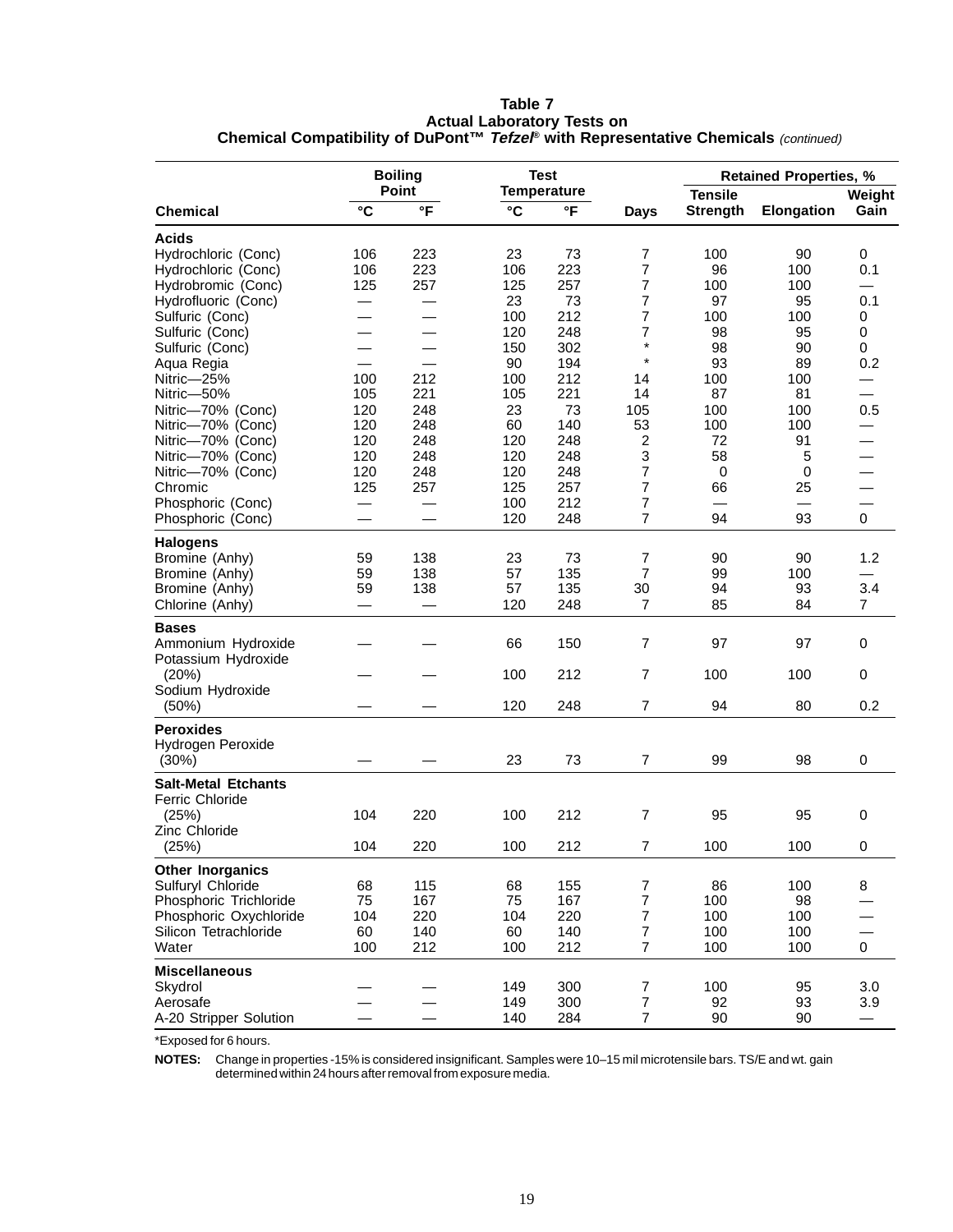**Table 8 Resistance to Boiling Water—DuPont™ Tefzel® 200 and HT-2004**

|                               | <b>Tensile Strength</b> |            |               |
|-------------------------------|-------------------------|------------|---------------|
| <b>Product</b>                | psi                     | <b>MPa</b> | Elongation, % |
| Tefzel® 200 (no exposure)     | 5,800                   | 40         | 145           |
| 3,000 hours boiling water     | 5,790                   | 40         | 135           |
| Tefzel® HT-2004 (no exposure) | 11,890                  | 82         |               |
| 1,000 hours exposure*         | 8,960                   | 60         | 5             |
| 2,000 hours exposure*         | 8,360                   | 57.6       | 5             |
| 3,000 hours exposure*         | 8,110                   | 55.8       | 5             |

\*Measured at 23°C (73°F) after immersion in boiling water

| Table 9                                                    |
|------------------------------------------------------------|
| Vacuum Outgassing-                                         |
| DuPont™ Tefze <sup>®</sup> 200 and Tefze <sup>®</sup> 280* |

| Weight Loss, %<br>Maximum<br>Generally accepted maximum 1%                      | 0.12                 |
|---------------------------------------------------------------------------------|----------------------|
| Minimum<br>Average                                                              | 0.04<br>0.07         |
| Volatile Condensable Material Weight (VCMW), %<br>Maximum<br>Minimum<br>Average | 0.02<br>0.00<br>በ በ1 |

\*Tests consist of exposing 30 mil thick specimens for 24 hours in a hard vacuum at 149°C (300°F) and measuring weight loss and the volatile gases that are collected in liquid air traps.

#### **Permeability**

Tests measured on 4 mil thick film per ASTM D1434 at 25<sup>o</sup>C (77<sup>o</sup>F) show the following permeabilities:

| <b>Material</b> | Permeability,<br>$cm3/100$ in <sup>2</sup> $\cdot$ 24 h $\cdot$ atm/mil* |
|-----------------|--------------------------------------------------------------------------|
| Carbon Dioxide  | 250                                                                      |
| Nitrogen        | 30                                                                       |
| Oxygen          | 100                                                                      |

\*Multiply by 15.5 to obtain cm3 /m2 ·day·atm

Water vapor transmission by ASTM E96 is 1.65  $g/100$  in<sup>2</sup> $-24$  h/mil.

#### **Flame Resistance and Smoke**

*Tefzel*® is rated UL94 V-0 for unpigmented resins down to 0.062 in thick. Its limiting oxygen index (LOI) is 30 by ASTM D2863, which means that an atmosphere containing at least 30% oxygen is required to maintain combustion in a downward burning flame. By ASTM D635, *Tefzel*® has an average time of burning (ATB) of less than 5 seconds and an average length of burn (ALB) of 10 mm (0.39 in).

#### **Effects of Heat Aging**

Most polymeric materials are affected to some degree when exposed to elevated temperatures for long periods of time.

**Figure 19** shows how room temperature tensile strength is affected by exposure time and temperatures. These data were obtained on specimens exposed to no mechanical stress during aging and so are *directly* pertinent only to a device, e.g., a wire, which is exposed to temperature with little or no load, and then is mechanically stressed at room temperature.

To demonstrate the use of **Figure 19**, determine what exposure at 135°C (275°F) will reduce tensile strength to 3,000 psi. From these data, the answer is over 30 years. At 180°C (356°F), the time is just over 2 years. At the *rated* temperature of 150°C (302°F), the time is over 10 years.

**Figure 18** is a similar graph for room-temperature elongation and is used in the same fashion as the tensile data in **Figure 19**.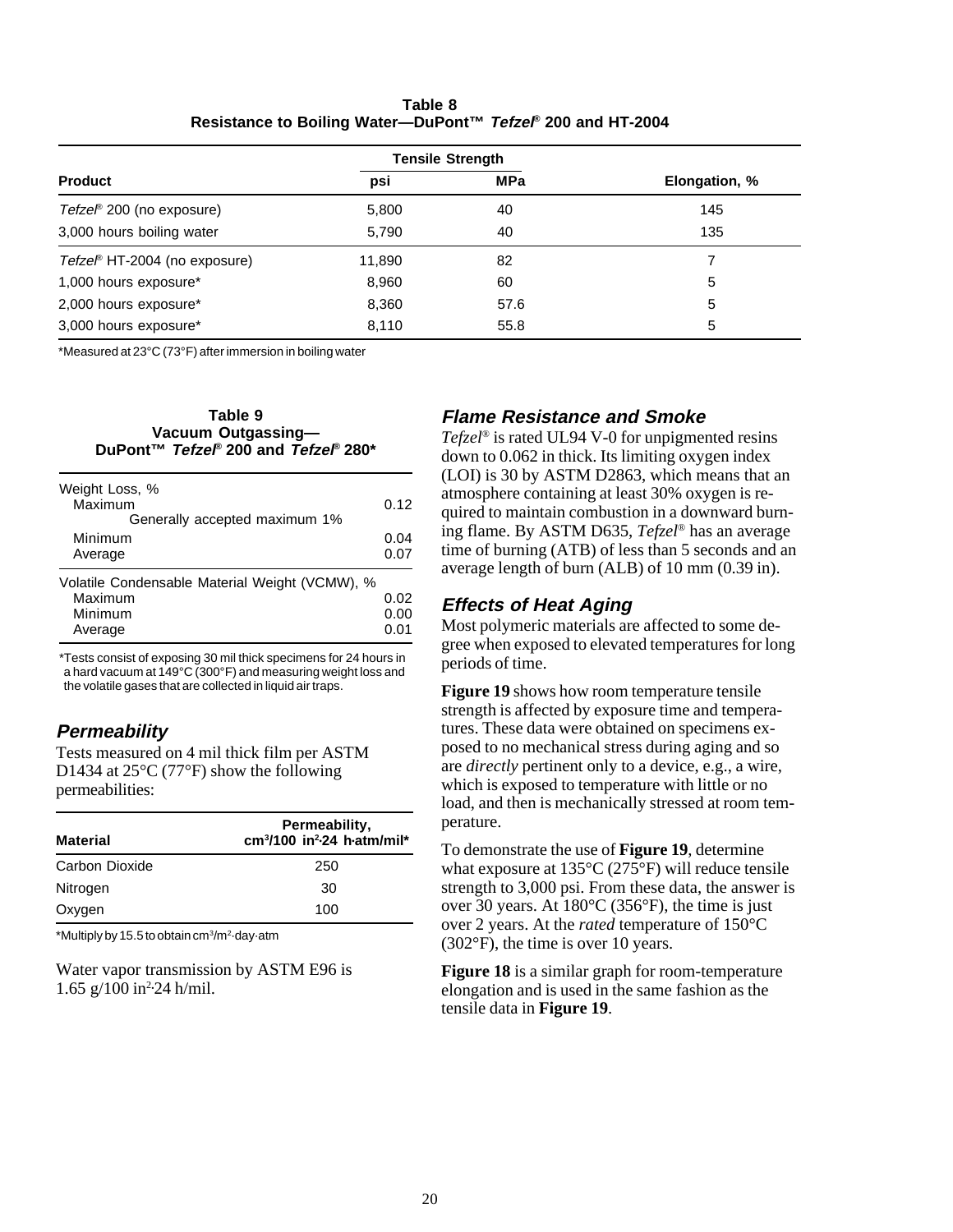



**Figure 19. Retention of Room Temperature Tensile**

**Strength After Aging—DuPont™ Tefzel® 200**

**Figure 20** shows the effect of heat aging of *Tefzel*® HT-2004 on tensile properties aged at 204°C  $(400^{\circ}F)$  and  $230^{\circ}C(392^{\circ}F)$  with tensile measurements being made at both room temperature and 150°C (302°F).

The effect of heat aging on the impact strength of *Tefzel*® HT-2004 is shown in **Table 10**.

Short-term exposure at 150°C (302°F) causes no measurable loss of impact strength while such exposure at 180°C (356°F) does cause a small decrease.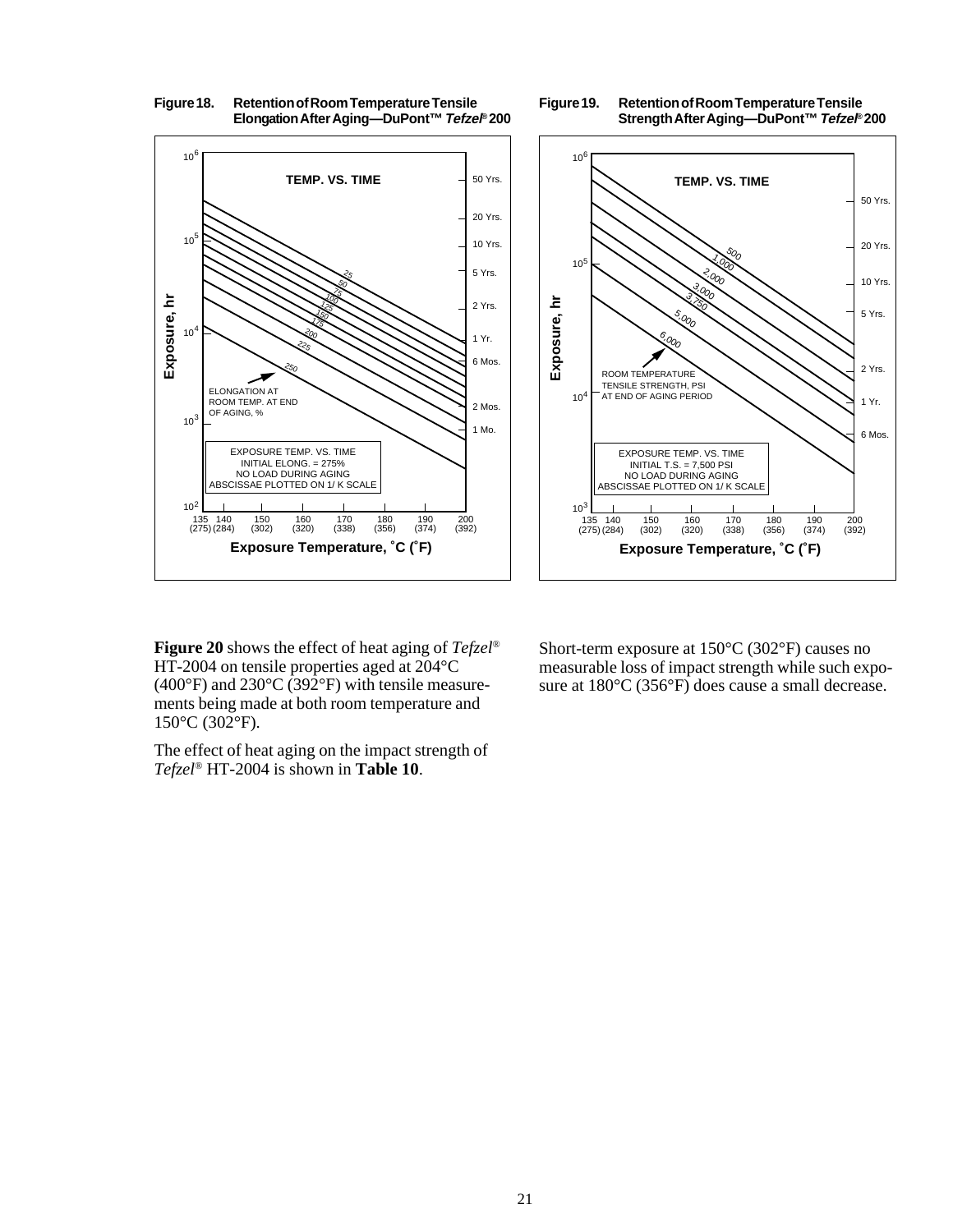

#### **Figure 20. Effect of Heating of DuPont™ Tefzel® HT-2004 (All values of elongation between 5 and 10% regardless of test temperature) (no load during aging)**

**Table 10 Effect of Temperature Aging on Izod Impact Strength, DuPont™ Tefzel® HT-2004**

|    | Temperature |                            | Izod Impact Strength |          |
|----|-------------|----------------------------|----------------------|----------|
| °C | ∘⊏          | Aging                      | J/m                  | ft·lb/in |
| 23 | 73          | as molded                  | 491                  | 9.1      |
| 23 | 73          | 168 hours at 150°C (302°F) | 491                  | 9.1      |
| 23 | 73          | 168 hours at 180°C (356°F) | 416                  | 7.7      |

#### **Loss of Weight with Aging**

The weight loss of *Tefzel*® below the melting point is from 0.1 to 0.3% most of which is moisture. The weight loss above  $300^{\circ}$ C (572°F) is shown in **Table 11**.

**Table 11 Initial Weight Loss of DuPont™ Tefzel® Resins Above 300°C (572°F)**

| <b>Temperature</b> |     | Tefzel 200    |
|--------------------|-----|---------------|
| °C                 | °F  | wt loss, %/hr |
| 300                | 572 | 0.05          |
| 330                | 626 | 0.26          |
| 350                | 662 | 0.86          |
| 370                | 698 | 1.60          |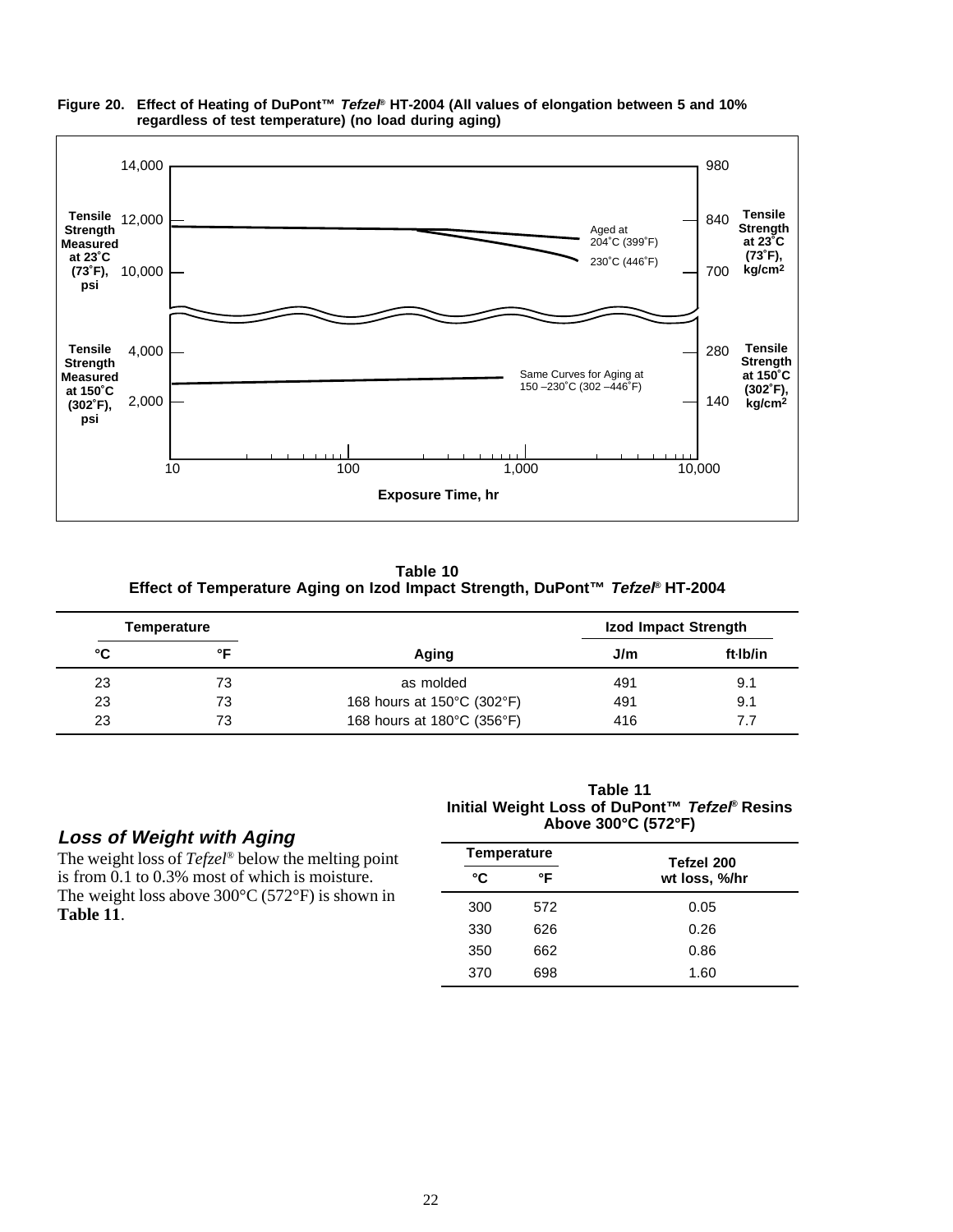## Optical Properties

Data on percent transmittance vs. wavelength is given in **Table 12**. **Figure 21** shows a typical infrared scan of *Tefzel*® films.

#### **Table 12 Transmittance vs. Wavelength Data Normalized to 0.025 mm (1.0 mil) Films (Beer's Law)**

| Wavelength, nm           | Tefzel® Film<br>Transmittance, %* |  |
|--------------------------|-----------------------------------|--|
| <b>Ultraviolet Range</b> |                                   |  |
| 200                      | 91.5                              |  |
| 250                      | 92                                |  |
| 300                      | 92                                |  |
| 350                      | 93                                |  |
| 400                      | 94                                |  |
| Visible Range            |                                   |  |
| 500                      | 94                                |  |
| 600                      | 94                                |  |
| 700                      | 95                                |  |
| 800                      | 95                                |  |

\* Hitachi Model V-3210 spectrometer with 60 mm diameter,

151-0030 integrating sphere, scan speed 60 mm/min

**Figure 21. Infrared Scan of DuPont™ Tefzel®, 0.025 mm (1 mil)**

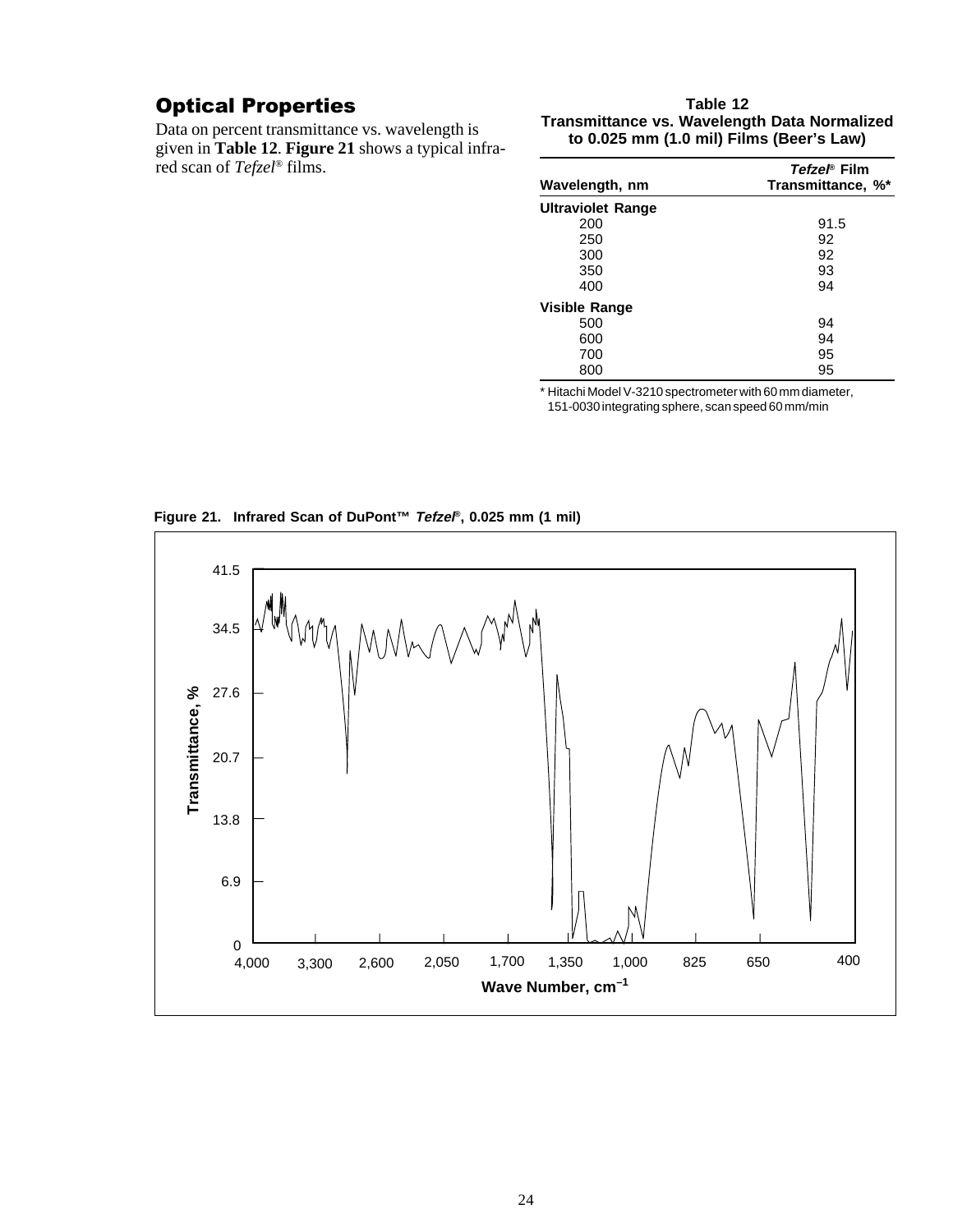## Fabrication Techniques

*Tefzel*®, as a thermoplastic polymer, can be processed by most techniques applicable to this type of resin. Included are:

- Injection molding
- Compression molding
- Rotational molding
- Extrusion

*Tefzel*® can also be formed, machined, colored, and printed upon using techniques described in appropriate processing bulletins.

## Assembly Techniques

The success of many applications depends on the ability of *Tefzel*® to be economically assembled using one or more of a variety of assembly techniques. Some of these techniques suitable for *Tefzel*® compositions are described below. More information or assistance in evaluating these for use in specific projects involving *Tefzel*® is available through your DuPont representative.

## **Screw Assemblies**

Self-tapping screws are used for joining parts of *Tefzel*®. Either of two types (the thread cutting, which taps a mating thread as the screw is driven, or the thread forming that mechanically displaces material as the screw is driven) can reduce assembly cost.

A rule of thumb is that the boss diameter should be about 2-1/2 times the screw diameter for maximum holding power. Lubricants should be avoided for maximum stripping torque.

Threaded inserts are also used. They can be molded in place, pressed in, or driven in ultrasonically.

## **Snap-Fit**

The advantage of snap-fit joints is that the strength of the joint does not diminish with time because of creep. The lower ductility of *Tefzel*® HT-2004 suggests that other assembly methods be used for this product, although snap-fits are possible at low strains.

Two types of snap-fits are:

- 1. A cylindrical snap-fit for joining a steel shaft and a hub of *Tefzel*®.
- 2. A cantilevered lug snap-fit for inserting a *Tefzel*® part into another part.

In a cylindrical snap-fit joint (**Figure 22**), the maximum strain at the inside of the hub is the ratio of interface (I) to diameter  $(D_s)$  (x 100 for percent). A maximum strain of about 5% is suggested.

Max. Strain =  $I/D_s$  x 100 - 5%

For the cantilevered lug snap-fit joint, the maximum strain is expressed by the equation:

Max. Strain =  $3Yh/2L^2 \times 100 \le 5\%$ 

Again, a 5% maximum strain is suggested.

#### **Press Fit**

Press fit joints are simple and inexpensive, however, the holding power is reduced with time. Creep and stress relaxation reduce the effective interference as do temperature excursions particularly when materials with different thermal expansions are joined.

With *Tefzel*® joined to *Tefzel*®, the press fit joint may be designed with an interference resulting in strains of 6–7%.

Strain = Interference (on diameter) x 100

Shaft Diameter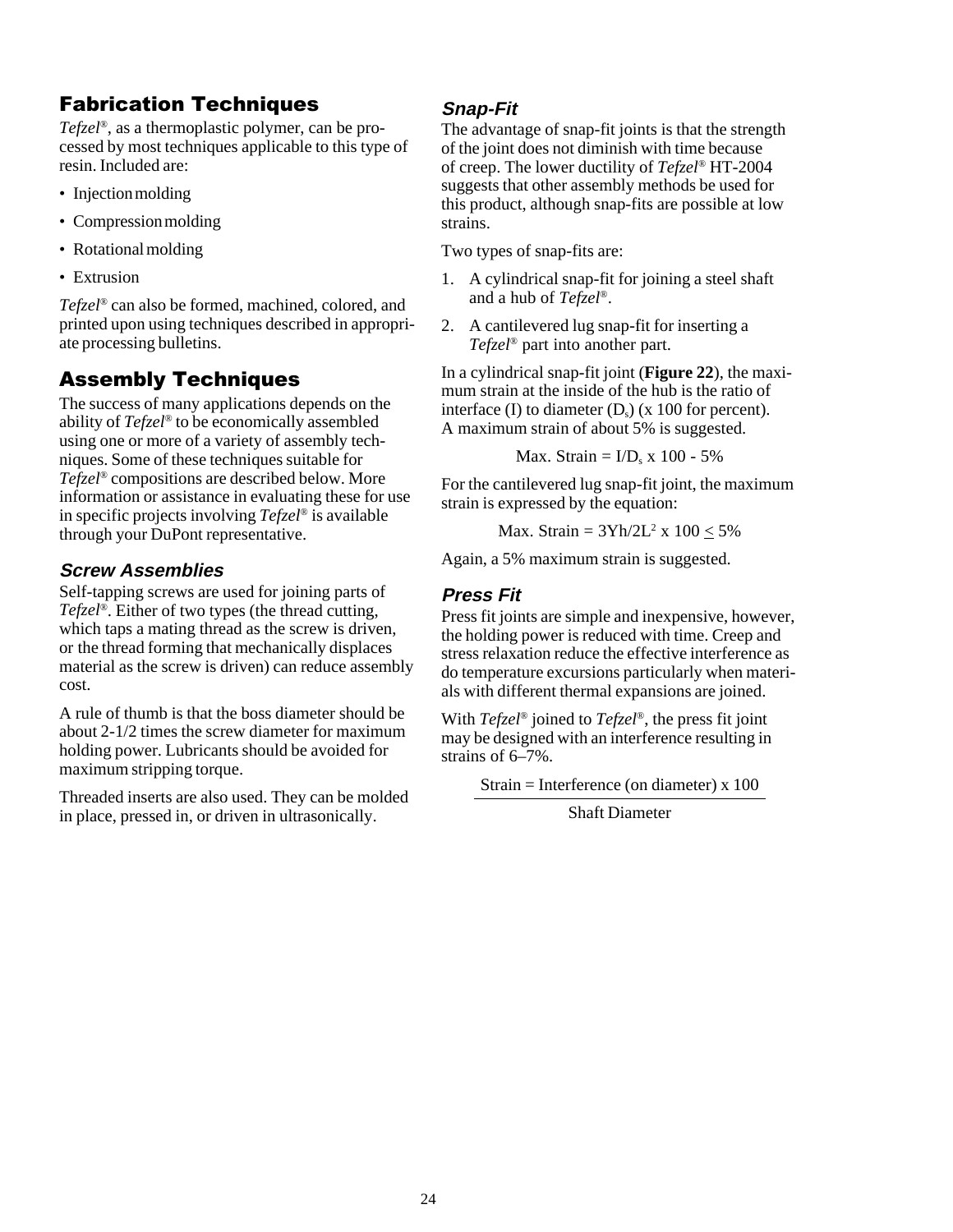#### **Shaft Diameter**

If a part of *Tefzel*® and one of metal are to be joined, lower strain levels may be used.

Assembly can often be made easier by inserting a cooled part into a heated hub.

#### **Cold or Hot Heading**

Rivets or studs can be used in forming permanent mechanical joints. The heading is accomplished with special tools and preferably with the rivet at elevated temperatures.

Formed heads tend to recover part of their original shape if exposed to elevated temperatures, so joints can become loose. Forming at elevated temperatures tends to reduce recovery.

## **Spin Welding**

Spin welding is an efficient assembly technique for joining circular surfaces of similar materials. The matching surfaces are rotated at high speed relative to each other (one surface is fixed) and then brought into contact. Frictional heat melts the interface and when motion is stopped, the weld is allowed to solidify under pressure.

#### **Ultrasonic Welding**

The ultrasonic welding of *Tefzel*® has been demonstrated with weld strengths up to 80% of the strength of the base resin. The success of developments involving this technique depends upon joint design and the experimentally-determined welding parameters of contact time and pressure. Typical welding conditions are 25 psi contact pressure and one- or two-second cycle time. Both employ a small initial contact area to concentrate and direct the high-frequency vibrational energy.

**Figure 22. Snap-Fit Joints**

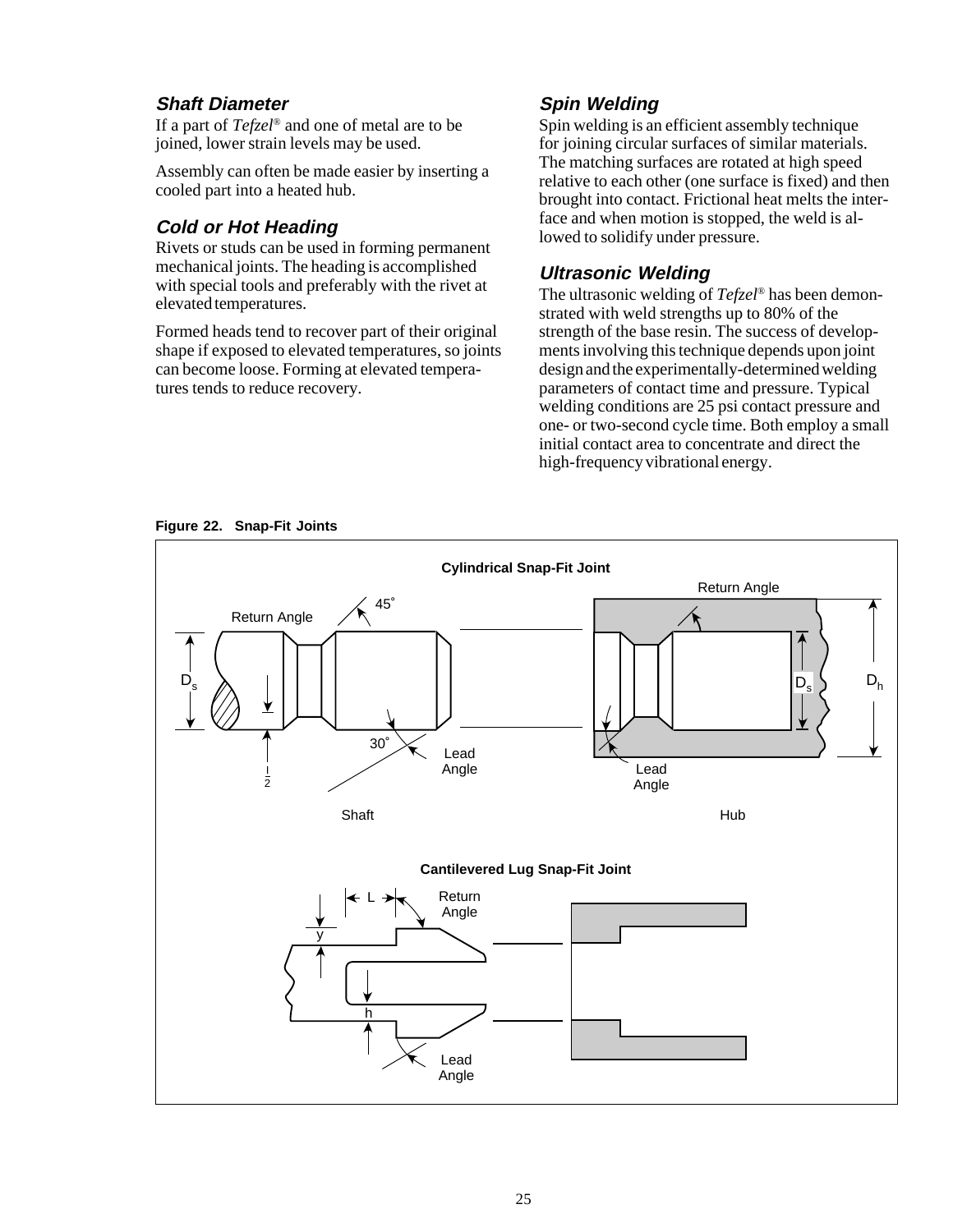## **Potting**

Potting of wires insulated with *Tefzel*® has been accomplished with the aid of a coating of a colloidal silica dispersion using various polysulfide potting compounds. Such pretreatment tends to increase the pull-out strengths by 25 to 50%.

#### **Adhesive Bonding**

Because of the outstanding chemical resistance of *Tefzel*®, surface treatment is required to allow adhesive bonding. Chemical etch, corona, or flame treatments can be used to make surfaces of *Tefzel*® more receptive to adhesives. Polyester and epoxy compounds are suitable adhesives when surfaces are properly prepared.

#### **Melt Bonding**

*Tefzel*® responds well to melt bonding. It has been bonded to untreated aluminum, steel, and copper with peel strengths in excess of 20 lb/in. It can also be melt bonded to itself using such techniques as hot plate welding.

The bond is achieved by heating the materials to  $270^{\circ} - 275^{\circ}$ C (520°–530°F), then pressing the parts together during cooling.

## Safety Precautions

**WARNING!**

#### **VAPORS CAN BE LIBERATED WHICH MAY BE HAZARDOUS IF INHALED.**

Before using Tefzel, read the detailed information in the "Guide to the Safe Handling of Fluoropolymer Resins," latest edition, published by the Fluoropolymers Division of The Society of the Plastics Industry—available from DuPont.

Open and use containers only in well-ventilated areas using local exhaust ventilation (LEV). Vapors and fumes liberated during hot processing, or from

smoking tobacco or cigarettes contaminated with Tefzel, may cause flu-like symptoms (chills, fever, sore throat) that may not occur until several hours after exposure and that typically pass within about 24 hours. Vapors and fumes liberated during hot processing should be exhausted completely from the work area; contamination of tobacco with polymers should be avoided.

Mixtures with some finely divided metals, such as magnesium or aluminum, can be flammable or explosive under some conditions.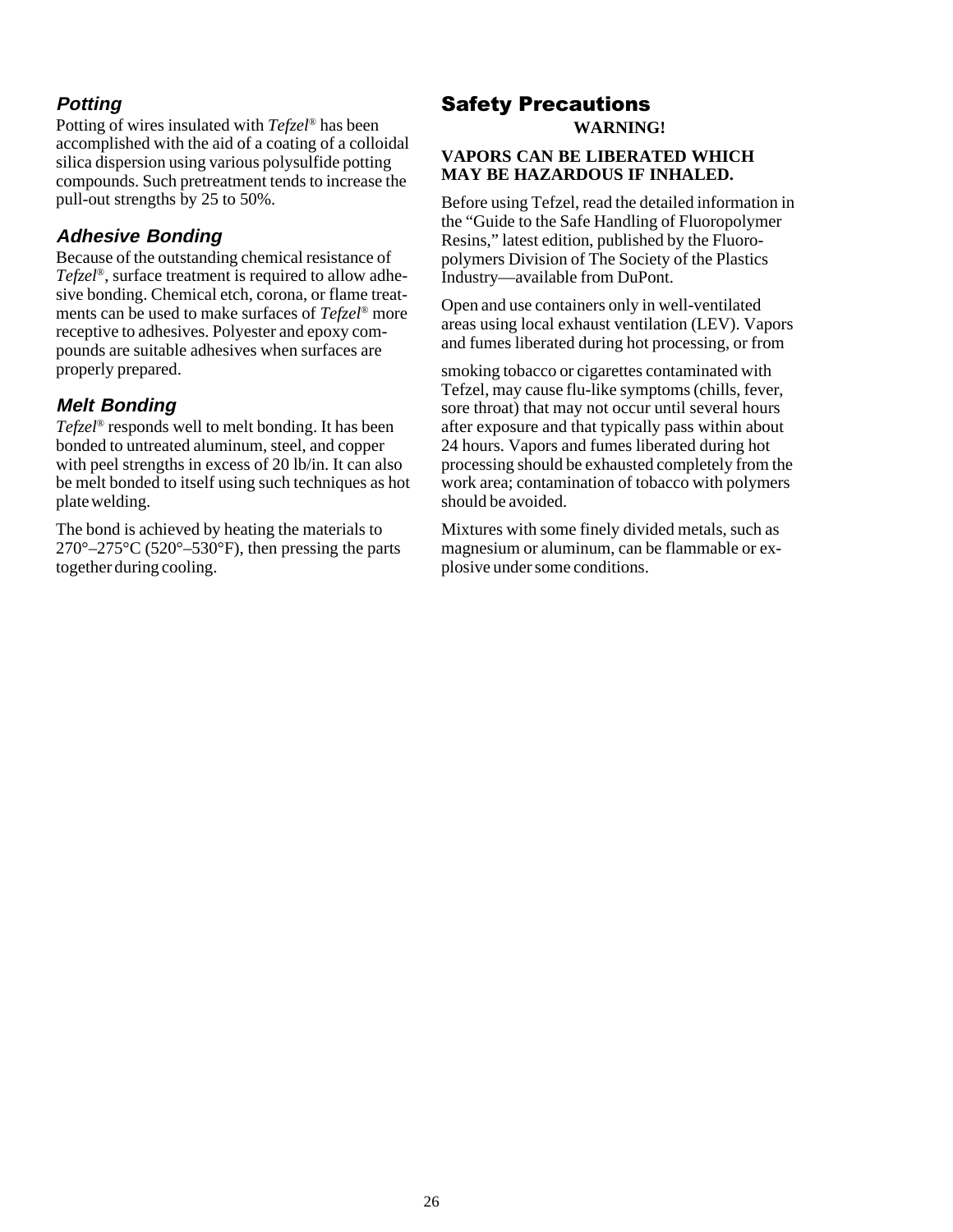## Typical Applications

No other plastic resin comes as close to the fluoropolymers in chemical and electrical properties while providing a high level of mechanical ruggedness and easy, economical processing. *Tefzel*® allows a range of opportunities for design engineers to achieve better product performance in many application areas.

#### **Bearings**

Glass-reinforced *Tefzel*® is suited for load bearing applications in abusive environments. A low wear factor (one-tenth that of reinforced nylon) and good creep resistance make it an excellent bearing material.

#### **Fasteners**

Cable and hydraulic line clamps, cable straps, and other fasteners molded of *Tefzel*® perform in high temperature, corrosive environments. Nuclear applications are possible because of the radiation resistance of *Tefzel*®. Moisture absorption is low, providing uniformity of mechanical properties regardless of humidity. High impact strength and UV resistance are additional advantages.

Outstanding electrical properties, solvent resistance, an SE-O flammability rating,\* and excellent high temperature aging characteristics make *Tefzel*® an ideal material for high performance electrical components. Coil forms, connectors, encapsulated parts, sockets, and insulators are typical applications.

#### **Valve Linings**

*Tefzel*® has replaced other polymers and glass as a valve lining. The outstanding resistance of *Tefzel*® to acids, bases, and solvents over a broad temperature range, combined with abrasion resistance and ease of processing, results in a durable and economical valve.

## **Film Form Available**

Film of *Tefzel*® can be heat sealed, thermoformed, welded, heat laminated, and coated to make pressure-sensitive tapes, flexible printed circuits, liquid pouches, and other constructions where strength, thermal resistance, and electrical integrity are required.

### **Tubing**

Heat-shrinkable, plain, and corrugated tubing is available in a wide range of thicknesses and diameters. It is being used at high temperatures as electrical insulation and in service with strong chemicals.

Heat-shrinkable tubing conforms to electrical terminations, hose connections, and other components to insulate, guard against abrasion, and prevent corrosion.

## **Wire and Cable**

Tough insulation of *Tefzel*® is being used on conductors ranging from AWG #30 for wrapped computer terminations to 535 MCM for heavy power circuits. *Tefzel*® is performing well on steel mill cables, airframe wire, down-hole oil well logging cable, rapid transit car and locomotive control wire, and other rugged service wire and cable. It is receiving special consideration for use in nuclear power plants and other areas where exposure to radiation may be encountered.

## **Biomedical/Labware**

High impact strength, chemical resistance, resistance to high heat sterilization, and ease of processing are properties needed for biomedical and labware applications. Oxygen respirator components, blood analyzer valves, evaporating dishes, and centrifuge tubes are examples.

#### **Pump Components**

Chemical resistance, dimensional stability, and structural strength make *Tefzel*® a candidate for pump impellers, vanes, gears, and bodies.

<sup>\*</sup> Numerical flame spread ratings are not intended to reflect hazards presented by this or any other material under actual fire conditions.